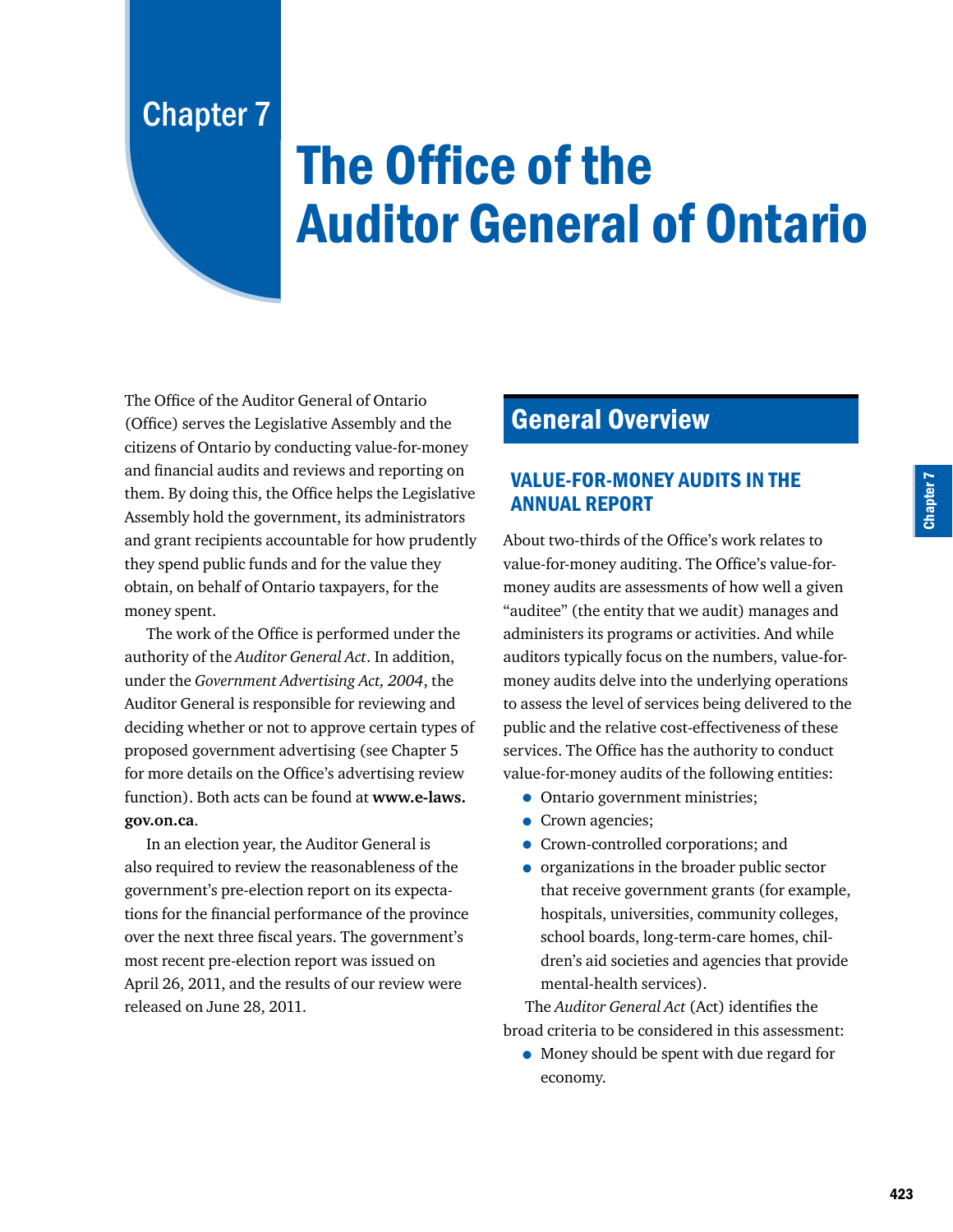- Money should be spent with due regard for efficiency.
- Appropriate procedures should be in place to measure and report on the effectiveness of programs.

The Act requires that, if the Auditor General observes instances where the three value-for-money criteria have not been met, he or she report on them. More specific criteria that relate directly to the operations of the particular ministry, program or organization being audited are also developed for each value-for-money audit.

The Act also requires that the Auditor report on instances where the following was observed:

- Accounts were not properly kept or public money was not fully accounted for.
- Essential records were not maintained or the rules and procedures applied were not sufficient to:
	- safeguard and control public property;
	- check effectively the assessment, collection and proper allocation of revenue; or
	- ensure that expenditures were made only as authorized.
- Money was expended other than for the purposes for which it was appropriated.

Assessing the extent to which the auditee was controlling against these risks is technically "compliance" audit work but is generally incorporated into both value-for-money audits and "attest" audits (discussed in a later section). Other compliance work that is typically included in our value-formoney audits is:

- identifying the key provisions in legislation and the authorities that govern the auditee or the auditee's programs and activities as well as those that the auditee's management is responsible for administering; and
- performing the tests and procedures we deem necessary to obtain reasonable assurance that the auditee's management has complied with these key legislation and authority requirements.

Government programs and activities are the result of government policy decisions. Thus, we could say that our value-for-money audits focus on how well management is administering and executing government policy decisions. It is important to note, however, that in doing so we do not comment on the merits of government policy. Rather, it is the Legislative Assembly that holds the government accountable for policy matters. The Legislative Assembly continually monitors and challenges government policies through questions during legislative sessions and through reviews of legislation and expenditure estimates.

In planning, performing and reporting on our value-for-money work, we follow the relevant professional standards established by the Canadian Institute of Chartered Accountants. These standards require that we have processes for ensuring the quality, integrity and value of our work. Some of the processes we use are described below.

#### Selecting What to Audit

The Office audits major ministry programs and activities at approximately five- to seven-year intervals. We do not audit organizations in the broader public sector and Crown-controlled corporations on the same cycle because there are such a great number of them and their activities are so numerous and diverse. Since our mandate expanded in 2004 to allow us to audit these entities, our audits have covered a wide range of topics in several sectors, including health (hospitals, long-term-care homes, and mental-health service providers), education (school boards, universities and colleges) and social services (Children's Aid societies and social service agencies), as well as several large Crown-controlled corporations.

In selecting what program, activity or organization to audit each year, we consider how great the risk is that an auditee is not meeting the three legislated value-for-money criteria. To help us choose higher-risk audits, we consider factors such as: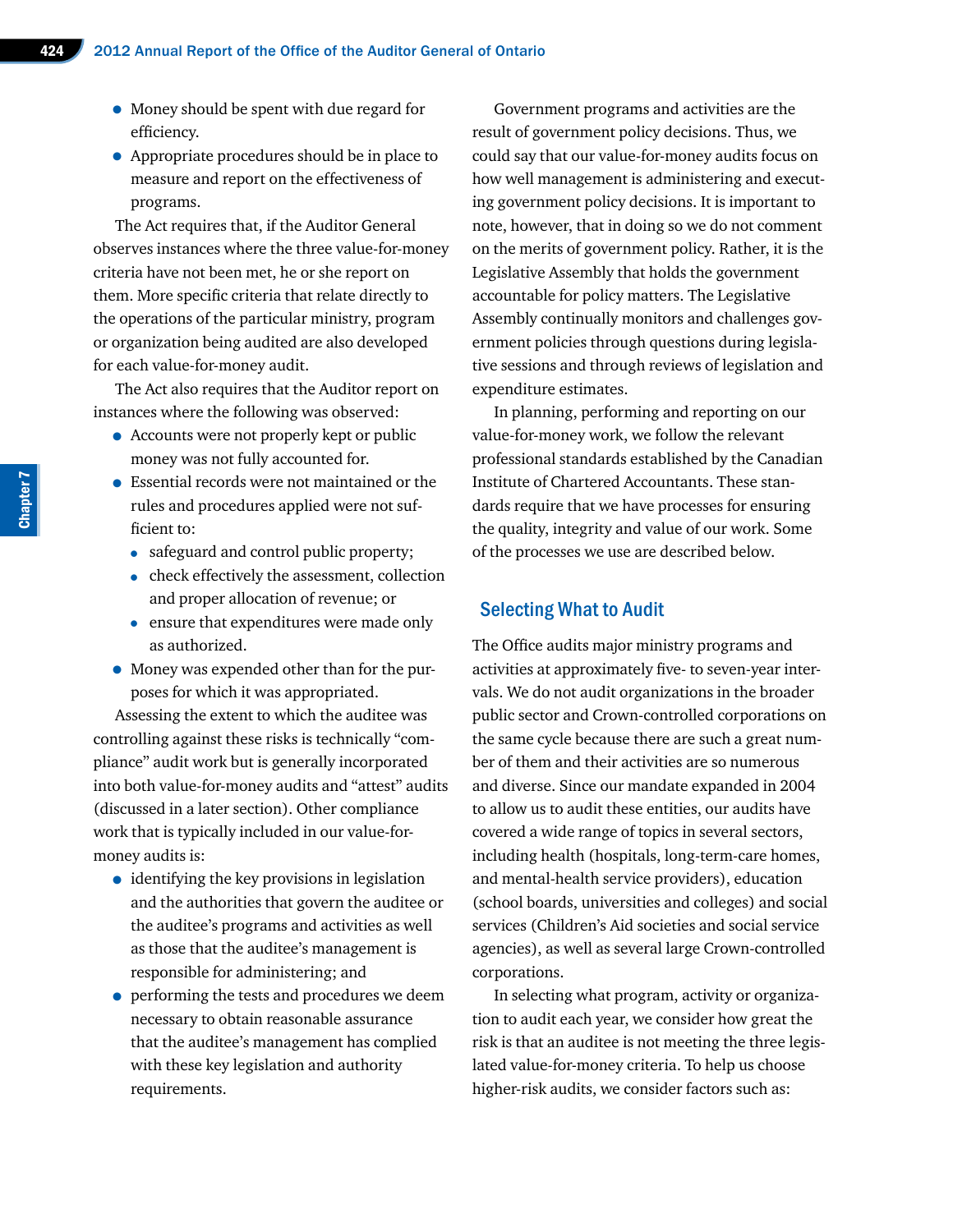- the results of previous audits and related follow-ups;
- the total revenues or expenditures involved;
- the impact of the program, activity or organization on the public;
- the complexity and diversity of the auditee's operations;
- recent significant changes in the auditee's operations; and
- the significance of the issues an audit might identify.

We also consider whether the benefits of conducting the audit justify its costs.

Another factor we take into account in the selection process is what work the auditee's internal auditors have completed or planned. Depending on that work, we may defer an audit or change our audit's scope to avoid duplication of effort. In other cases, we do not diminish the scope of our audit but rely on and present the results of internal audit work in our audit report.

### Setting Audit Objectives, Audit Criteria and Assurance Levels

When we begin an audit, we set an objective for what we want to achieve. We then develop suitable audit criteria that cover the key systems, policies and procedures that should be in place and operating effectively. Developing criteria involves extensively researching sources such as recognized bodies of experts; other bodies or jurisdictions delivering similar programs and services; management's own policies and procedures; applicable criteria successfully applied in other audits or reviews; and applicable laws, regulations and other authorities.

To further ensure their suitability, the criteria we develop are discussed with the senior management responsible for the program or activity at the planning stage of the audit.

The next step is designing and conducting tests and procedures to address our audit objective and criteria, so that we can reach a conclusion regarding our audit objective and make observa-

tions and recommendations. Each audit report has a section entitled "Audit Objective and Scope," in which the audit objective is stated and the scope of our work is explained.

Conducting tests and procedures to gather information has its limitations. We therefore cannot provide what is called an "absolute level of assurance" that our audit work identifies all significant matters. Other factors also contribute to this. For example, we may conclude that the auditee had a control system in place for a process or procedure that was working effectively to prevent a particular problem from occurring—but auditee management or staff might be able to circumvent such control systems, so we cannot guarantee that the problem will never arise. Also, much of the evidence available for concluding on our objective is more persuasive than it is conclusive, and we must rely on professional judgment in much of our work—for example, in interpreting information.

For all these reasons, the assurance that we plan for our work to provide is at an "audit level"—the highest reasonable level of assurance that we can obtain using our regular audit procedures. Specifically, an audit level of assurance is obtained by interviewing management and analyzing the information it provides; examining and testing systems, procedures and transactions; confirming facts with independent sources; and, where necessary because we are examining a highly technical area, obtaining expert assistance and advice.

With respect to the information that management provides, under the Act we are entitled to have access to all relevant information and records necessary to the performance of our duties. Out of respect for the principle of Cabinet privilege, we do not seek access to the deliberations of Cabinet. However, the Office can access virtually all other information contained in Cabinet submissions or decisions that we deem necessary to fulfill our responsibilities under the Act.

Infrequently, the Office will perform a review rather than an audit. A review provides a moderate level of assurance, obtained primarily through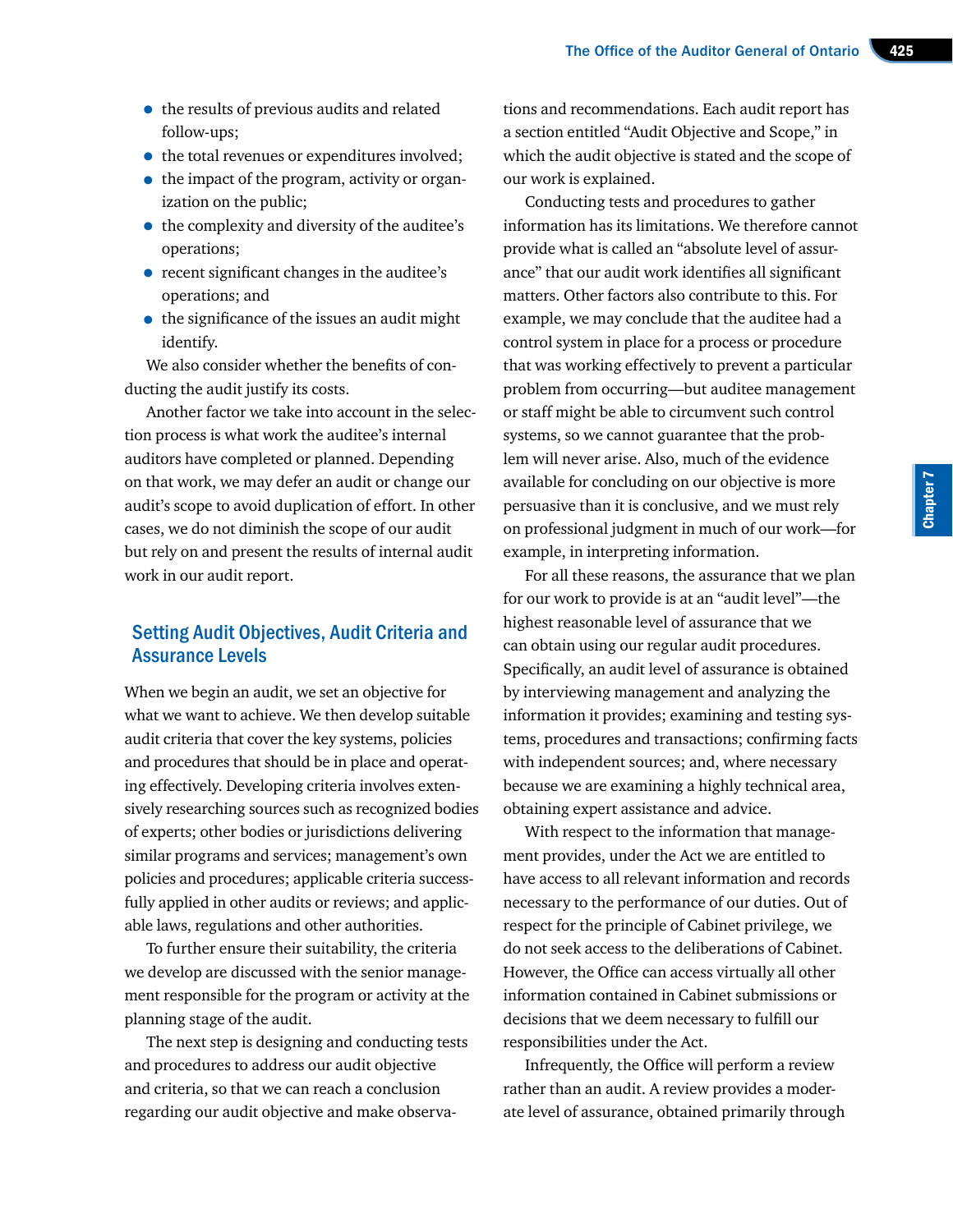inquiries and discussions with management; analyses of information management provides; and only limited examination and testing of systems, procedures and transactions. We perform reviews when, for example, providing a higher level of assurance has prohibitive costs or is unnecessary, the *Auditor General Act* does not allow for a certain program or activity to be audited or other factors relating to the nature of the program or activity make a review more appropriate than an audit. In the 2011 audit year, we conducted a review of the electricity sector's stranded debt, which complemented our related value-for-money audits of renewable energy initiatives and regulatory oversight of the electricity sector. In 2009, we conducted a review of the unfunded liability of the Workplace Safety and Insurance Board that was well received by the Standing Committee on Public Accounts, and the Committee has shown an ongoing interest in the actions being taken to reduce that liability. This year, we reviewed the process used to review and approve the province's annual expenditure Estimates and researched other jurisdictions' estimates oversight practices.

### Communicating with Management

To help ensure the factual accuracy of our observations and conclusions, staff from our Office communicate with the auditee's senior management throughout the value-for-money audit or review. Early in the process, our staff meet with management to discuss the objective and criteria and the focus of our work in general terms. During the audit or review, our staff meet with management to review progress and ensure open lines of communication. At the conclusion of on-site work, management is briefed on the preliminary results of the work. A draft report is then prepared and discussed with the auditee's senior management. The auditee's management provides written responses to our recommendations, and these are discussed and incorporated into the draft report. The Auditor General finalizes the draft report (on

which the Chapter 3 section of the Annual Report will be based) with the deputy minister or head of the agency, corporation or grant-recipient organization, after which the report is published in the Annual Report.

### SPECIAL REPORTS

As required by the Act, the Office reports on its audits in an Annual Report to the Legislative Assembly. In addition, the Office may make a special report to the Legislative Assembly at any time, on any matter that, in the opinion of the Auditor General, should not be deferred until the Annual Report.

Two sections of the Act authorize the Auditor General to undertake additional special work. Under section 16, the Standing Committee on Public Accounts may resolve that the Auditor General must examine and report on any matter respecting the Public Accounts. Under section 17, the Legislative Assembly, the Standing Committee on Public Accounts or a minister of the Crown may require that the Auditor General undertake a special assignment. However, these special assignments are not to take precedence over the Auditor General's other duties. In addition, if a minister requests such an assignment, the Auditor General can decline or delay conducting the work if he or she believes it conflicts with other duties.

In recent years, when we have received a special request under section 16 or 17, our normal practice has been to obtain the requester's agreement that the special report will be tabled in the Legislature on completion and made public at that time.

In 2011, one of the audits that we had initiated using our risk-based selection criteria—Ornge Air Ambulance and Related Services—was delayed due to challenges in finalizing the report with the auditee. The Minister requested that on completion we table the report in the Legislative Assembly as a special report, which we did in March 2012.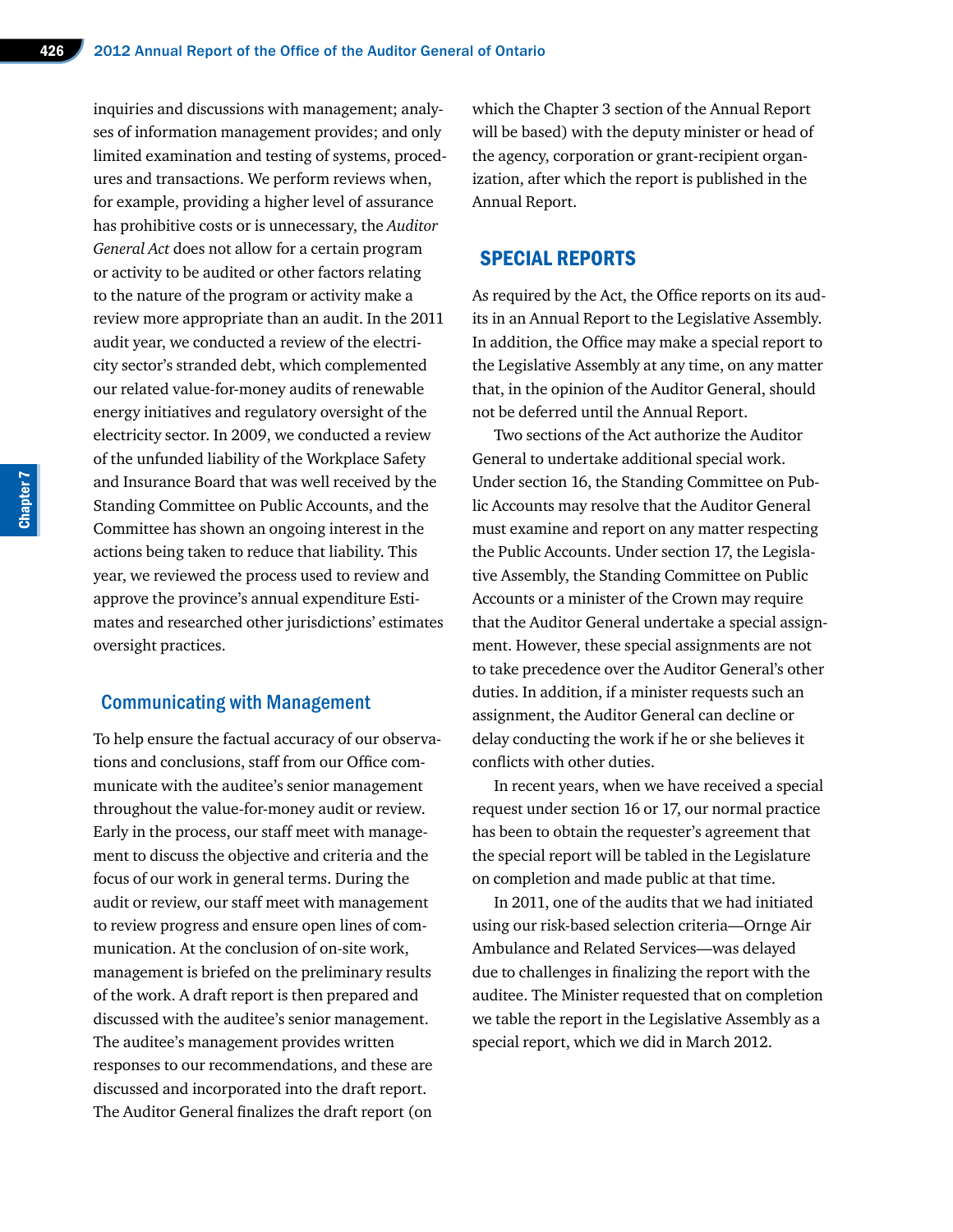### ATTEST AUDITS

Attest audits are examinations of an auditee's financial statements. In such audits, the auditor expresses his or her opinion on whether the financial statements present information on the auditee's operations and financial position in a way that is fair and that complies with certain accounting policies (in most cases, with Canadian generally accepted accounting principles). As mentioned in the overview of value-for-money audits, compliance audit work is often incorporated into attest audit work. Specifically, we assess the controls for managing risks relating to improperly kept accounts; unaccounted-for public money; lack of recordkeeping; inadequate safeguarding of public property; deficient procedures for assessing, collecting and properly allocating revenue; unauthorized expenditures; and not spending money on what it is intended for.

### The Auditees

Every year, we audit the financial statements of the province and the accounts of many agencies of the Crown. Specifically, the Act [in subsections 9(1), (2), and (3)] requires that:

- the Auditor General audit the accounts and records of the receipt and disbursement of public money forming part of the province's Consolidated Revenue Fund, whether held in trust or otherwise;
- the Auditor General audit the financial statements of those agencies of the Crown that are not audited by another auditor;
- public accounting firms that are appointed to be the auditors of certain agencies of the Crown perform their audits under the direction of the Auditor General and report their results to the Auditor General; and
- public accounting firms auditing Crowncontrolled corporations deliver to the Auditor General a copy of the audited financial statements of the corporation and a copy of the

accounting firm's report of its findings and recommendations to management (typically contained in a management letter). Chapter 2 discusses this year's attest audit of the

province's consolidated financial statements.

We do not discuss the results of attest audits of agencies and Crown-controlled corporations in this report. Agency legislation normally stipulates that the Auditor General's reporting responsibilities are to the agency's board and the minister(s) responsible for the agency. Our Office also provides copies of our independent auditor's reports and of the related agency financial statements to the deputy minister of the associated ministry, as well as to the Secretary of the Treasury Board.

Where an agency attest audit notes areas where management must make improvements, the auditor prepares a draft findings report and discusses it with senior management. The report is revised to reflect the results of that discussion. After the draft report is cleared and the agency's senior management responds to it in writing, the auditor prepares a final report, which is discussed with the agency's audit committee if one exists. If a matter is so significant that we feel it should be brought to the attention of the Legislature, we include it in our Annual Report.

Exhibit 1, Part 1 lists the agencies that were audited during the 2011/12 audit year. The Office currently contracts with public accounting firms to audit a number of these agencies on the Office's behalf. Exhibit 1, Part 2 and Exhibit 2, respectively, list the agencies of the Crown and the Crown-controlled corporations that public accounting firms audited directly during the 2011/12 audit year.

### OTHER STIPULATIONS OF THE AUDITOR GENERAL ACT

The *Auditor General Act* came about with the passage, on November 22, 2004, of Bill 18, the *Audit Statute Law Amendment Act*, which received Royal Assent on November 30, 2004. The purpose of Bill 18 was to make certain amendments to the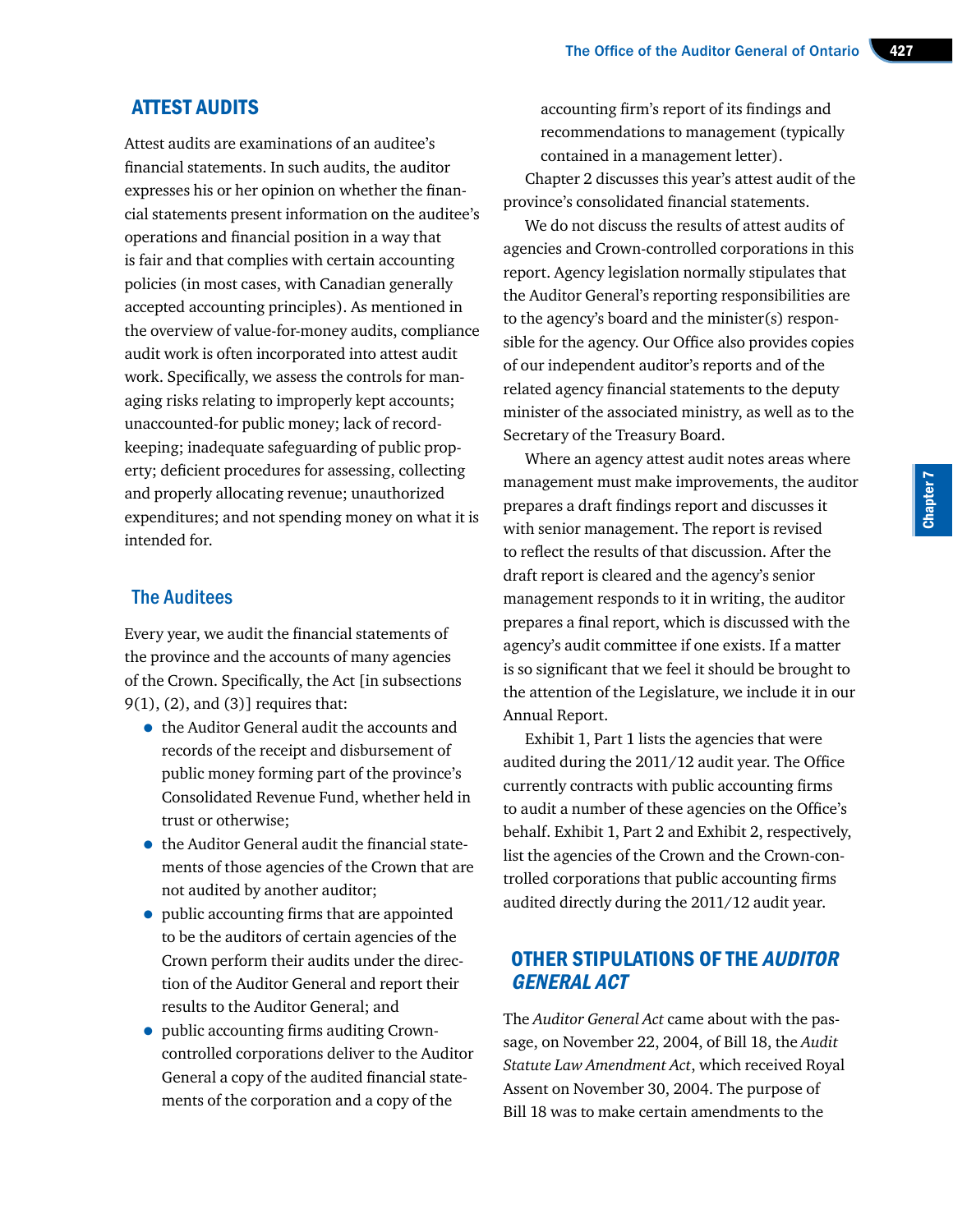*Audit Act* to enhance the ability of the Office to serve the Legislative Assembly. The most significant amendment contained in Bill 18 was the expansion of the Office's value-for-money audit mandate to organizations in the broader public sector that receive government grants. This *2012 Annual Report* marks the seventh year of our expanded audit mandate.

#### Appointment of Auditor General

Under the Act, the Auditor General is appointed as an officer of the Legislative Assembly by the Lieutenant Governor in Council—that is, the Lieutenant Governor appoints the Auditor General on the advice of the Executive Council (the Cabinet). The appointment is made "on the address of the Assembly," meaning that the appointee must be approved by the Legislative Assembly. The Act also requires that the Chair of the Standing Committee on Public Accounts—who, under the Standing Orders of the Legislative Assembly, is a member of the official opposition—be consulted before the appointment is made (for more information on the Committee, see Chapter 6). In the selection of the last two Auditors General, an open competitive selection process was conducted, with representatives from the three major political parties sitting on the selection committee. The committee then made its recommendation to the Legislative Assembly.

#### Independence

The Auditor General and staff of the Office are independent of the government and its administration. This independence is an essential safeguard that enables the Office to fulfill its auditing and reporting responsibilities objectively and fairly.

The Auditor General is appointed to a 10-year, non-renewable term, and can be dismissed only for cause by the Legislative Assembly. Consequently, the Auditor General maintains an arm's-length distance from the government and the political parties in the Legislative Assembly and is thus free to fulfill

the Office's legislated mandate without political pressure.

The Board of Internal Economy—an all-party legislative committee that is independent of the government's administrative process—reviews and approves the Office's budget, which is subsequently laid before the Legislative Assembly. As required by the Act, the Office's expenditures relating to the 2011/12 fiscal year have been audited by a firm of chartered accountants, and the audited financial statements of the Office are submitted to the Board and subsequently must be tabled in the Legislative Assembly. The audited statements and related discussion of expenditures for the year are presented at the end of this chapter.

### CONFIDENTIALITY OF WORKING PAPERS

In the course of our reporting activities, we prepare draft audit reports and findings reports that are considered to be an integral part of our audit working papers. It should be noted that these working papers, according to section 19 of the *Auditor General Act*, do not have to be laid before the Legislative Assembly or any of its committees. As well, because our Office is exempt from the *Freedom of Information and Protection of Privacy Act*, our draft reports and audit working papers, which include all information obtained during the course of an audit from the auditee, cannot be accessed from our Office, thus further ensuring confidentiality.

### CODE OF PROFESSIONAL CONDUCT

The Office has a Code of Professional Conduct to encourage staff to maintain high professional standards and ensure a professional work environment. The Code is intended to be a general statement of philosophy, principles and rules regarding conduct for employees of the Office, who have a duty to conduct themselves in a professional manner and to strive to achieve the highest standards of behaviour, competence and integrity in their work.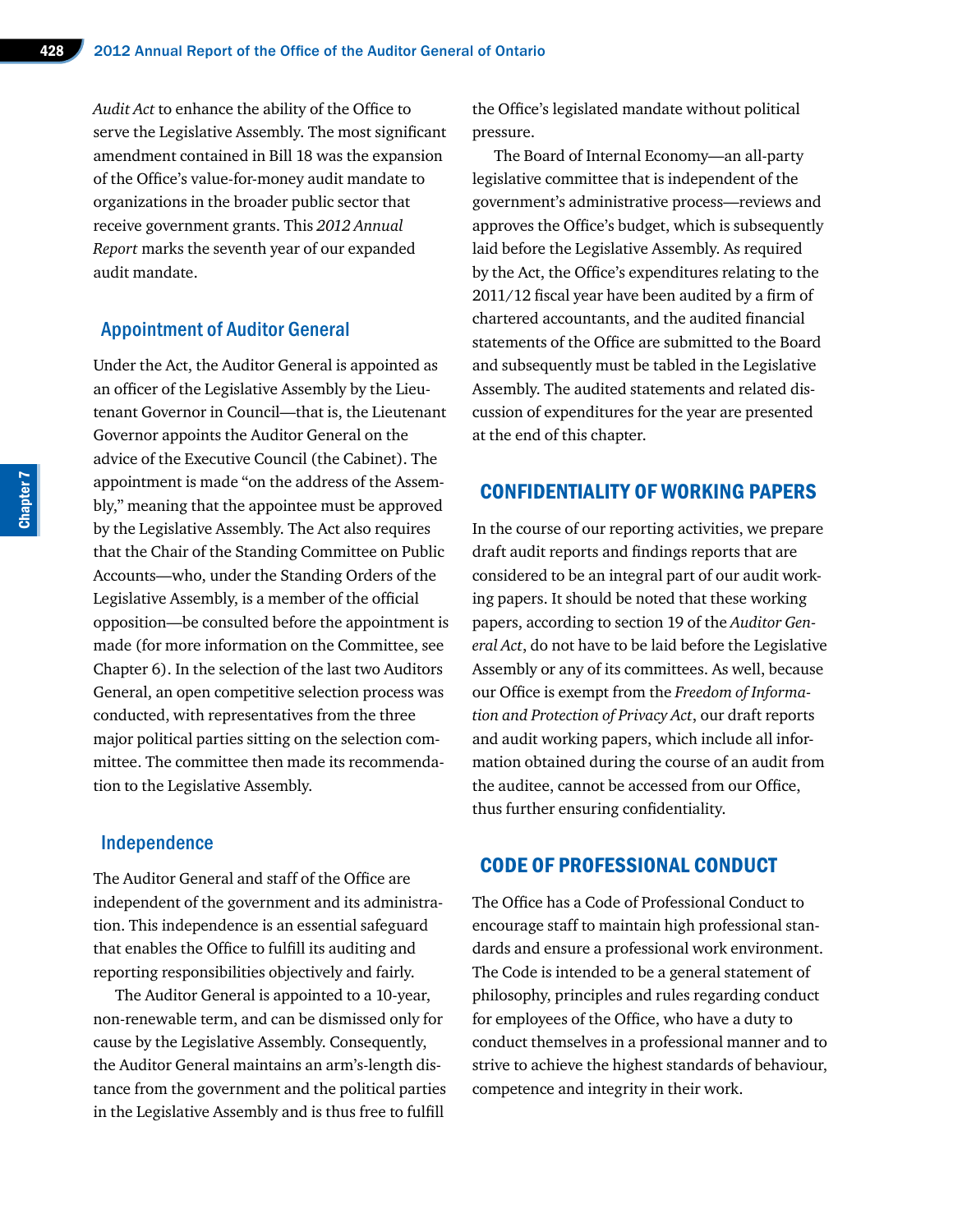The Code explains why these expectations exist and further describes the Office's responsibilities to the Legislative Assembly, the public and our auditees. The Code also provides guidance on disclosure requirements and the steps to be taken to avoid conflict-of-interest situations. All employees are required to complete an annual conflict-of-interest declaration and undergo a police security check on hiring and every five years thereafter.

### Office Organization and Personnel

The Office is organized into portfolio teams—a framework that attempts to align related audit entities and to foster expertise in the various areas of audit activity. The portfolios, which are loosely based on the government's own ministry organization, are each headed by a Director, who oversees and is responsible for the audits within the assigned portfolio. Assisting the Directors and rounding out the teams are a number of audit Managers and various other audit staff (see Figure 1).

The Auditor General, the Deputy Auditor General, the Directors, and the Managers of Human Resources and of Communications and Government Advertising Review make up the Office's Senior Management Committee.

### Canadian Council of Legislative Auditors

This year, Nunavut hosted the 40th annual meeting of the Canadian Council of Legislative Auditors (CCOLA) in Iqaluit, from August 19 to 21, 2012. This annual gathering has, for a number of years, been held jointly with the annual conference of the Canadian Council of Public Accounts Committees. It brings together legislative auditors and members

of the Standing Committees on Public Accounts from the federal government and the provinces and territories, and provides a useful forum for sharing ideas and exchanging information.

## International Visitors

As an acknowledged leader in value-for-money auditing, the Office periodically receives requests to meet with visitors and delegations from abroad to discuss the roles and responsibilities of the Office and to share our value-for-money and other audit experiences with them. During the audit year covered by this report, the Office met with several delegations from other countries. In the last few years, delegations from China have been the most frequent visitors. The Office also participated in a staff exchange with the Auditor General of Tasmania.

### Results Produced by the Office This Year

The 2011/12 fiscal year was another successful year for the Office. In total, we conducted 12 value-formoney audits, issued a special report under section 17 on Ornge Air Ambulance and Related Services, and reviewed the Legislature's process for reviewing the province's annual Expenditure Estimates. This year our value-for-money audits in the broader public sector examined aspects of a number of provincially funded agencies such as Cancer Care Ontario's cancer screening programs, Metrolinx's rapid transit plan implementation, services provided by independent health facilities, the long-term-care home placement process, youth justice service providers, and teaching quality at universities. In addition, we examined a variety of government activities also of importance to Ontarians, including education of Aboriginal students, the Ontario Diabetes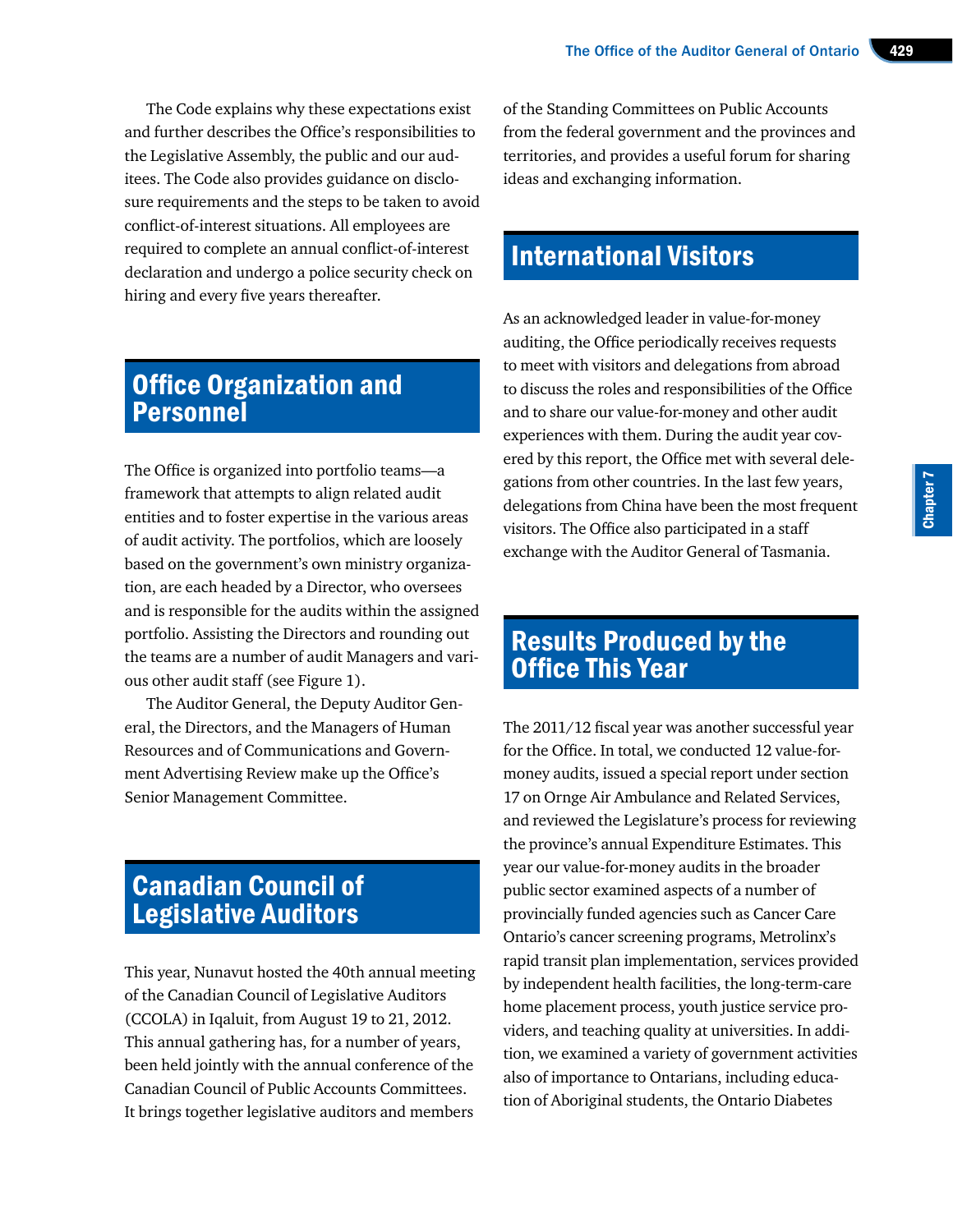



#### Value-for-money Audit Porfolios and Staff\*

#### Community and Social Services, and Revenue

Vanna Gotsis, Director Sandy Chan, Manager Tino Bove Zhenya Stekovic Inna Guelfand Janet Wan Michael Okulicz

#### Education and Training

Gerard Fitzmaurice, Director Emanuel Tsikritsis, Manager Tara Beheshti Nina Khant Johan Boer Mythili Pratheeskar Zahra Jaffer Mark Smith Rumi Janmohamed Ellen Tepelenas Michael Katsevman Dora Ulisse

#### Health and Long-term-care Providers Health Justice and Regulatory

Susan Klein, Director Wendy Cumbo, Manager Naomi Herberg, Manager Kevin Aro **Ingrid Goh** Sally Chang Veronica Ho<br>Dimitar Dimitrov Linde Qiu Dimitar Dimitrov Jennifer Fung Tiffany Yau

\*Staff below manager level shift between portfolios to address seasonal financial statement audit workload pressures.

#### Environment and Natural Resources

Gus Chagani, Director Kim Cho, Manager Nick Stavropoulos, Manager Bartosz Amerski Li-Lian Koh Marcia DeSouza Shreya Shah Katrina Exaltacion Alexander Truong Lauren Hanna Jing Wang Kristy Ho

Rudolph Chiu, Director Gigi Yip, Manager Denise Young, Manager Ariane Chan Lisa Li Anita Cheung **Canada Cheung** Oscar Rodriguez<br>
Helen Chow **Alla Volodina** 

Alla Volodina

Vince Mazzone, Director Rick MacNeil, Manager Fraser Rogers, Manager Vivian Sin, Manager Rashmeet Gill Alice Nowak<br>Kiran Grewal **Alice Ruchir Patel** Kiran Grewal Tanmay Gupta **Brian Wanchuk** Alfred Kiang Robyn Wilson Wendy Ng Celia Yeung

Margaret Lam Michael Yarmolinsky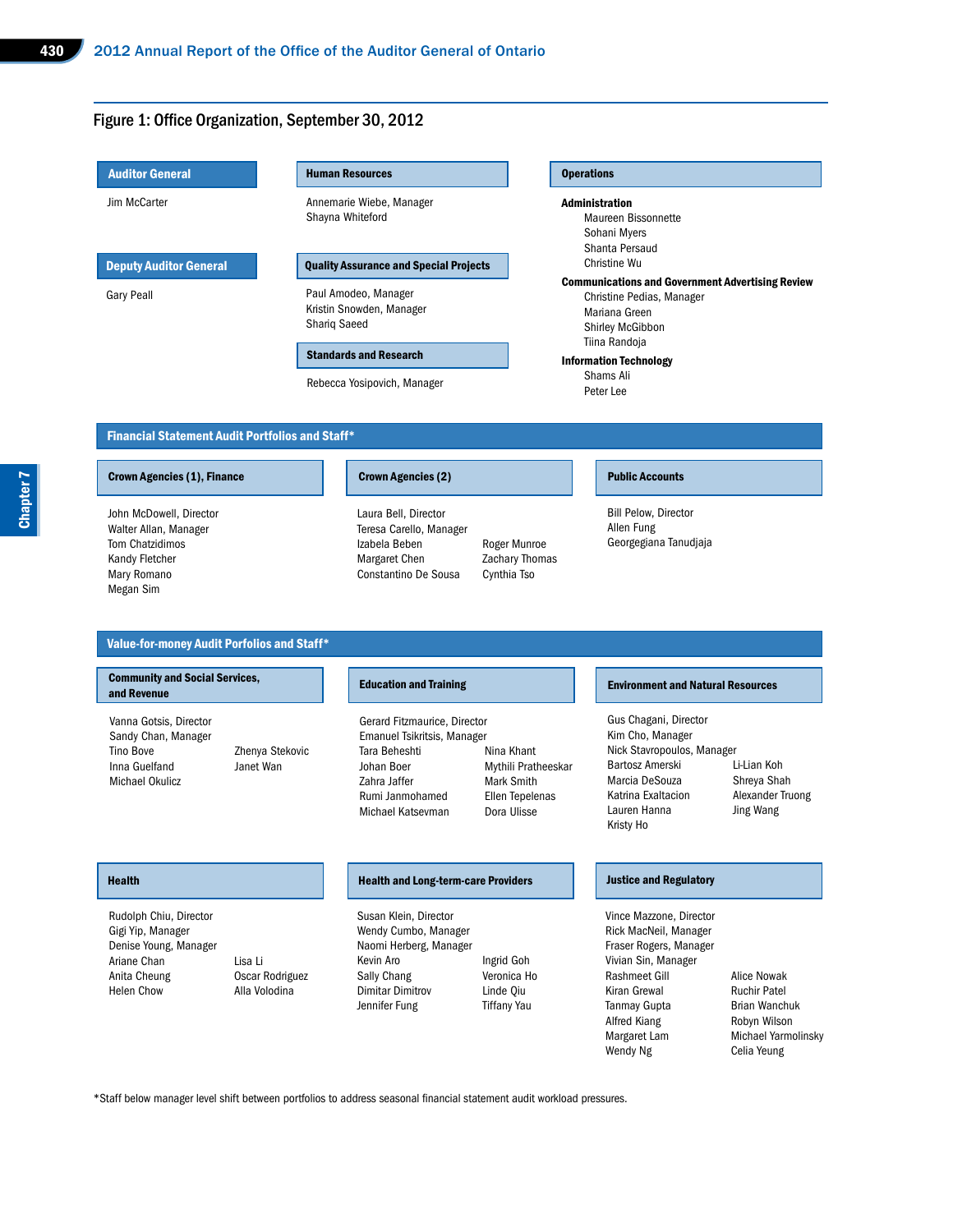Strategy, the Drive Clean Program, the collection of overdue taxes, the Criminal Law Division of the Ministry of the Attorney General, and aspects of the Ontario Provincial Police services.

As mentioned in the earlier Attest Audits section, we are responsible for auditing the province's consolidated financial statements (further discussed in Chapter 2), as well as the statements of more than 40 Crown agencies. We again met all of our key financial-statement audit deadlines while continuing our investment in training to successfully implement significant revisions to accounting and assurance standards and methodology for conducting our financial-statement audits.

We successfully met our review responsibilities under the *Government Advertising Act, 2004*, as further discussed in Chapter 5.

The results produced by the Office this year would clearly not have been possible without the hard work and dedication of our staff, as well as that of our agent auditors, contract staff and expert advisers.

### Financial Accountability

The following discussion and our financial statements reproduced at the end of this chapter outline

the Office's financial results for the 2011/12 fiscal year. This year our financial statements have been prepared in accordance with public-sector accounting standards. In accordance with these standards we have presented for the first time a breakdown of our expenses by the four main activities our Office is responsible for: value-for-money audits, financial statement audits, our review of the government's 2011 pre-election report (as described earlier in this chapter, the Auditor General is required to review the reasonableness of the government's pre-election report in an election year, which 2011 was) and our government advertising review responsibilities. This breakdown is provided in note 10 to the financial statements and indicates that almost two-thirds of our resources were used to perform value-for-money audits, the activity that is of most interest to the Standing Committee on Public Accounts. About 30% was devoted to completing the audits of the annual financial statements of the province and some 40 of its agencies. The remaining 3% was devoted to the other two statutory responsibilities. These percentages changed only slightly from 2011, mostly because we diverted some value-for-money resources to help complete the review of the pre-election report early in the 2011/12 fiscal year.

Figure 2 provides a comparison of our approved budget and expenditures over the last five years.

### Figure 2: Five-year Comparison of Spending (Accrual Basis) (\$ 000)

Prepared by the Office of the Auditor General of Ontario

|                                 | 2007/08 | 2008/09 | 2009/10 | 2010/11 | 2011/12 |
|---------------------------------|---------|---------|---------|---------|---------|
| <b>Approved budget</b>          | 15,308  | 16,245  | 16,224  | 16,224  | 16,224  |
| <b>Actual expenses</b>          |         |         |         |         |         |
| Salaries and benefits           | 9,999   | 10,279  | 10,862  | 11,228  | 11,039  |
| Professional and other services | 1,525   | 1,776   | 1,489   | 1,491   | 1,667   |
| Rent                            | 1,048   | 1,051   | 1,069   | 1,036   | 1,016   |
| Travel and communications       | 397     | 332     | 360     | 337     | 303     |
| Other                           | 1,033   | 1,096   | 1,073   | 1,071   | 1,216   |
| <b>Total</b>                    | 14,002  | 14,534  | 14,853  | 15,163  | 15,241  |
| Returned to province*           | 1,608   | 1,561   | 1,498   | 1,222   | 997     |

\*These amounts are typically slightly different than the excess of appropriation over expenses as a result of non-cash expenses (such as amortization of capital assets, deferred lease inducements and employee future benefit accruals).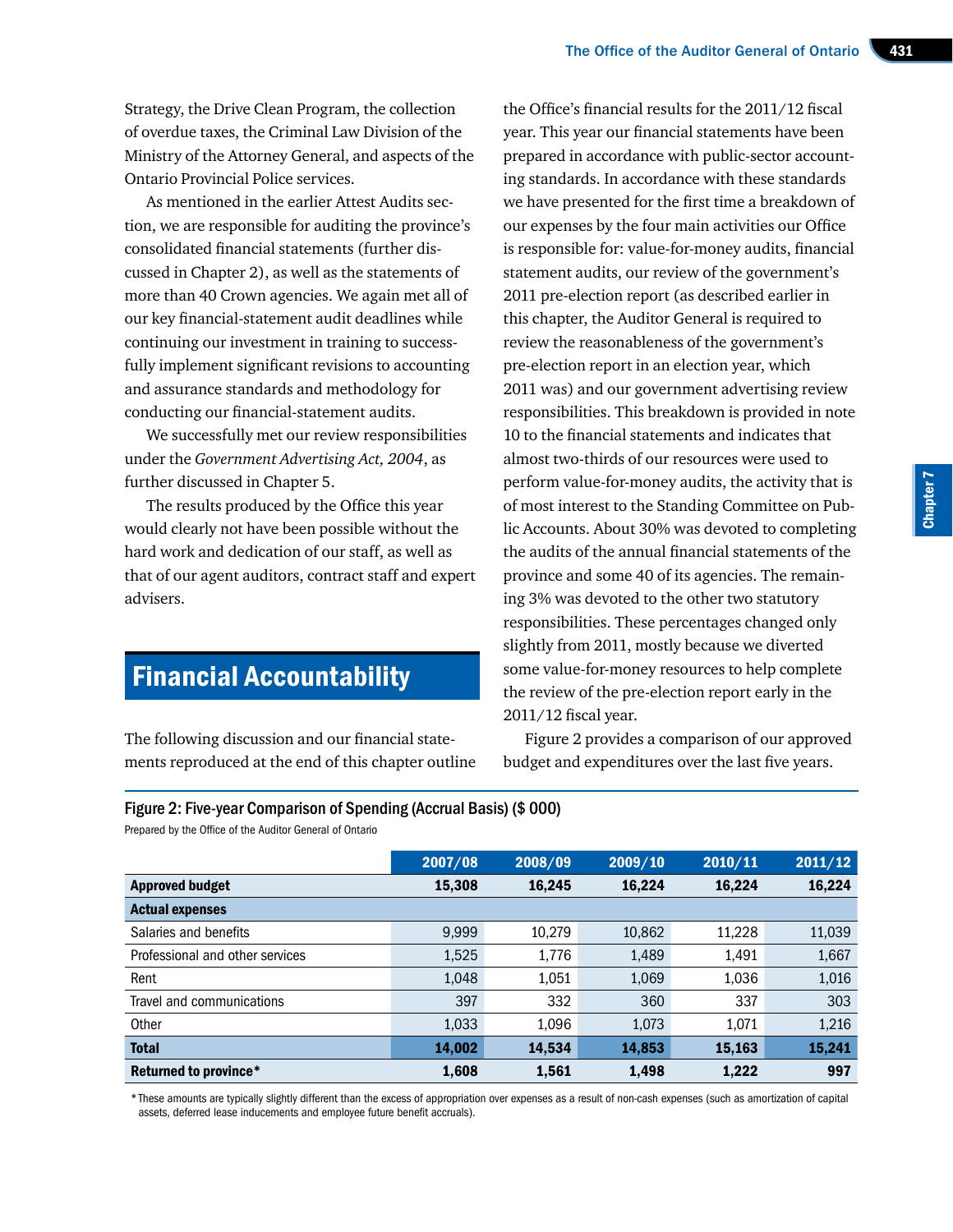Figure 3 presents the major components of our spending and shows that more than 72% (74% in 2010/11) related to salary and benefit costs for our staff, while professional and other services and rent comprised most of the remainder. These proportions have been relatively stable in recent years.

 Overall, our expenses increased just 0.5% (2.1% in 2010/11) and were again significantly under budget. Our budget has been frozen over the last four years, yet we have successfully delivered on our Office's mandate while returning unspent funds totalling \$5.3 million. The main reason for our ability to come in under budget is that we have historically faced challenges in hiring and retaining qualified professional staff in the competitive Toronto job market—our public-service salary ranges have simply not kept pace with compensation increases for such professionals in the private sector. In addition, we have been reluctant to fully staff up given the tight fiscal circumstances the province faces.

A more detailed discussion of the changes in our expenses and some of the challenges we are facing follows.

### SALARIES AND BENEFITS

Our salary costs declined 3.2% this year while benefit costs rose 5.2% from the previous year.

With the legislated freeze on salary ranges again this year, any increases due to promotions earned by trainees who obtained their professional accounting designations during the year and for those staff demonstrating the ability to take on additional responsibilities were more than offset by delays in replacing retiring and departing staff. As well, parental leaves and severance payments to retirees this year, while lowering salary costs, increased both our benefit costs and our need for contract professional services to fill in. We continue to employ fewer student trainees, as many of our trainees earned their professional accounting designation during the year and remained with us. To be competitive, we must pay our newly qualified staff

### Figure 3: Spending by Major Expenditure Category, 2011/12

Prepared by the Office of the Auditor General of Ontario



considerably more than they were paid as trainees. Salaries for qualified accountants rise fairly quickly in the first five years following qualification.

With the economic uncertainty and the continuing need for cost containment, we remained cautious about staffing up when staff departed, delaying the replacement of retiring senior staff and hiring experienced but more junior staff as opportunities arose. As a result, our average staffing over the course of this year declined to about 102, down from 104 in the previous year. Staff departures continue as the market for professional accountants has remained fairly robust despite economic uncertainties. Our hiring continues to be primarily at more junior levels, given that our salaries and benefits are competitive at these levels. We quickly fall behind private- and broaderpublic-sector salary scales for more experienced professional accountants. This is one reason that, as Figure 4 shows, we still have a number of unfilled positions. The growing complexity of our audits demands that we use highly qualified, experienced staff as much as possible. The challenge of maintaining and enhancing our capacity to perform these audits will only increase as more of our most experienced staff retire over the next few years.

Under the Act, our salary levels must be comparable to the salary ranges of similar positions in the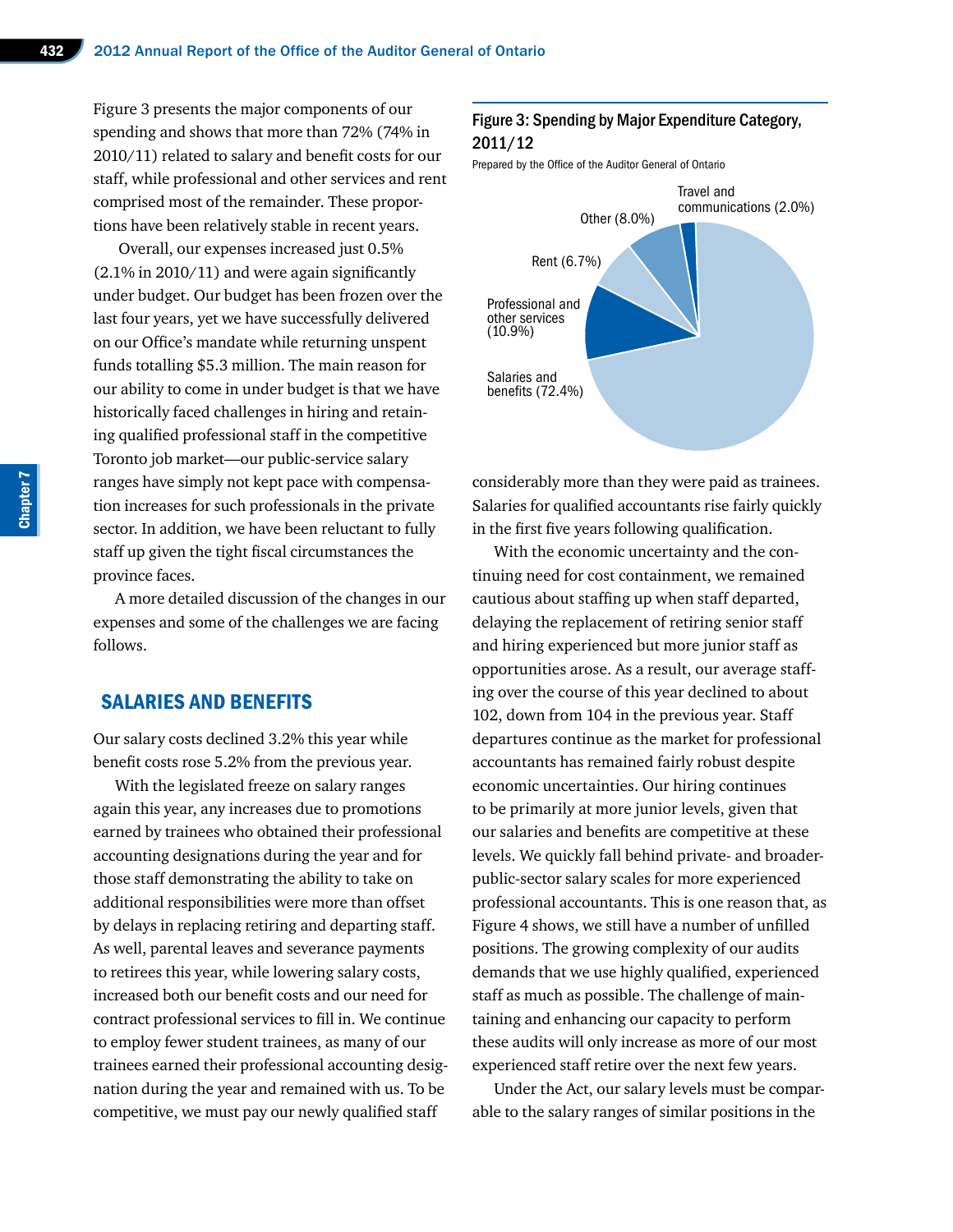

government. These ranges remain uncompetitive with the salaries that both the not-for-profit and the private sectors offer. According to the most recent survey by the Canadian Institute of Chartered Accountants published in 2011, average salaries for CAs in government (\$111,200) were 14% lower than those in the not-for-profit sector (\$129,900) and, most importantly, 26% lower than those working for professional service CA firms (\$150,400), which are our primary competitors for professional accountants. The salaries of our highest-paid staff in the 2011 calendar year are disclosed in Note 8 to our financial statements.

### PROFESSIONAL AND OTHER SERVICES

These services include both contract professionals and contract CA firms and represent our next most significant area of expenditure at almost 11% of total expenditures. Such costs were higher than last year due to an increase in parental leaves requiring contract fill-ins as well as the purchase of IT consulting expertise to enhance the Office's IT infrastructure.

We continue to have to rely on contract professionals to meet our legislated responsibilities

given more complex work and tight deadlines for finalizing the financial-statement audits of Crown agencies and the province. We also believe that using more contract staff to fill temporary needs, such as for parental leaves, is a prudent approach to staffing, particularly during uncertain economic times, in that it provides more flexibility and less disruption if significant in-year cuts to our budget are requested. Also, even during the economic downturn it has remained difficult for us to reach our approved full complement given our uncompetitive salary levels, particularly for professionals with several years of post-qualifying experience. Further, after four years of budget freezes we can no longer realistically afford to staff up to our approved complement of 117 staff.

We continue to incur higher contract costs for CA firms we work with because of the higher salaries they pay their staff and the additional hours required to implement ongoing changes to accounting and assurance standards. We continue to test the market for such services as contracts expire.

### RENT

Our costs for accommodation were again slightly less than last year, owing primarily to a decline in building operating costs, particularly utilities. Accommodation costs declined as a percentage of total spending and will decline further because the Office aggressively negotiated a rent reduction as part of the lease renewal terms commencing in the fall of 2011.

### TRAVEL AND COMMUNICATIONS

Our travel and communications costs declined more than 10% from last year. The value-formoney audits we selected generally required less travel than usual. Last year, three audits required extensive travel: Forest Management Program, Supportive Services for People with Disabilities, and Student Success Initiatives. In general, however, we have been incurring significantly more travel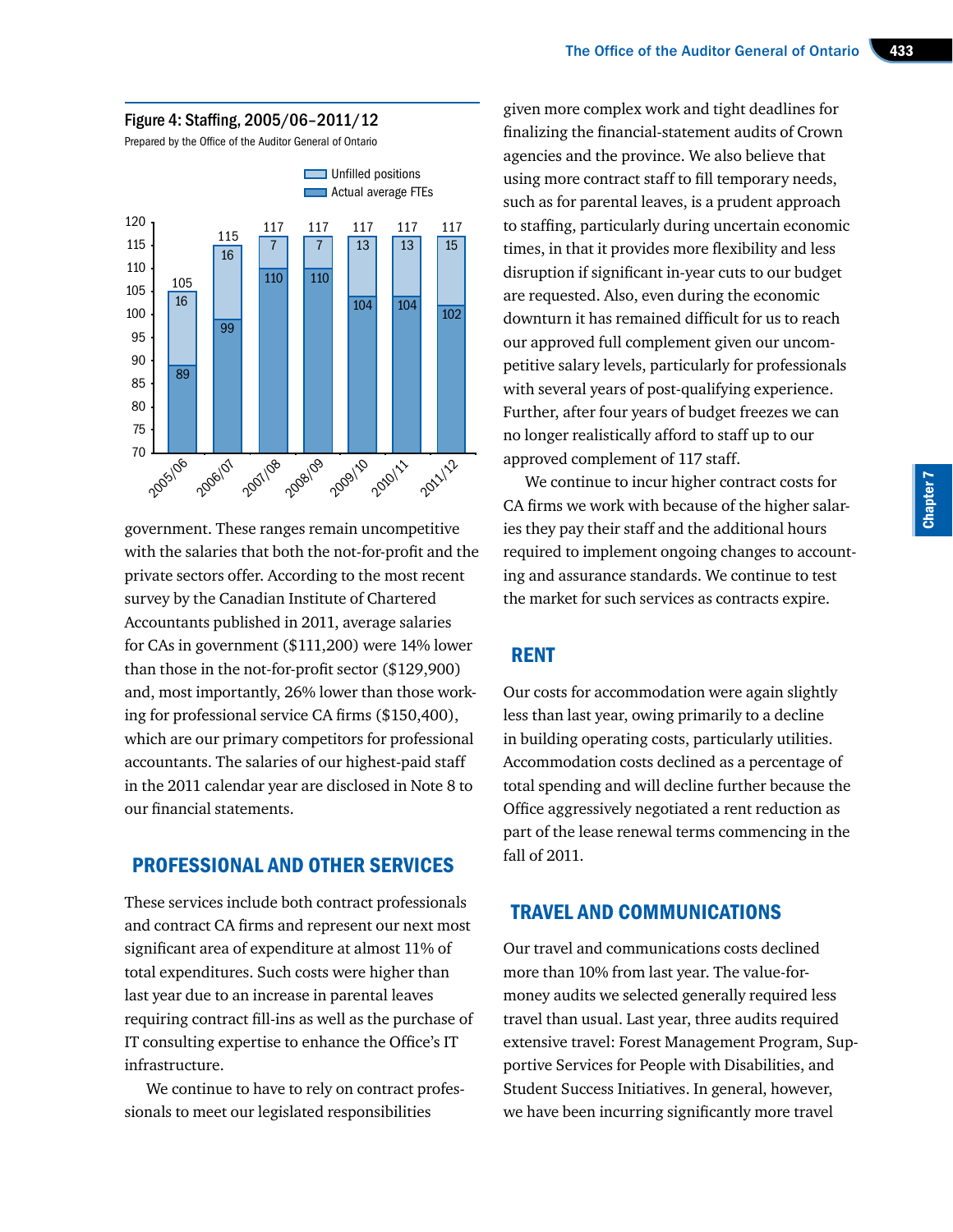costs since the expansion of our mandate to audit broader-public-sector organizations.

### **OTHER**

Other costs include asset amortization, supplies and equipment maintenance, training and statutory expenses. Such costs were 13.5% higher than last year, primarily due to contract staff and specialist expertise we hired to complete our statutory review of the 2011 *Pre-Election Report on Ontario's Finances*, which we reported on in June 2011. We also spent \$70,000 more on supplies and equipment, primarily for additional IT support licences and audit software licences as we phase in the implementation of electronic working papers. Training expenses increased \$35,000 to help our staff and the agencies we audit prepare for the transition to new financial reporting frameworks. These increases were partially offset by reductions in expert advisory services required to administer the *Government Advertising Act, 2004*, as the volume of ads requiring their review declined this year. Smaller changes in expenses for the Auditor General's salary, the transfer payment to CCAF and equipment amortization were largely offsetting.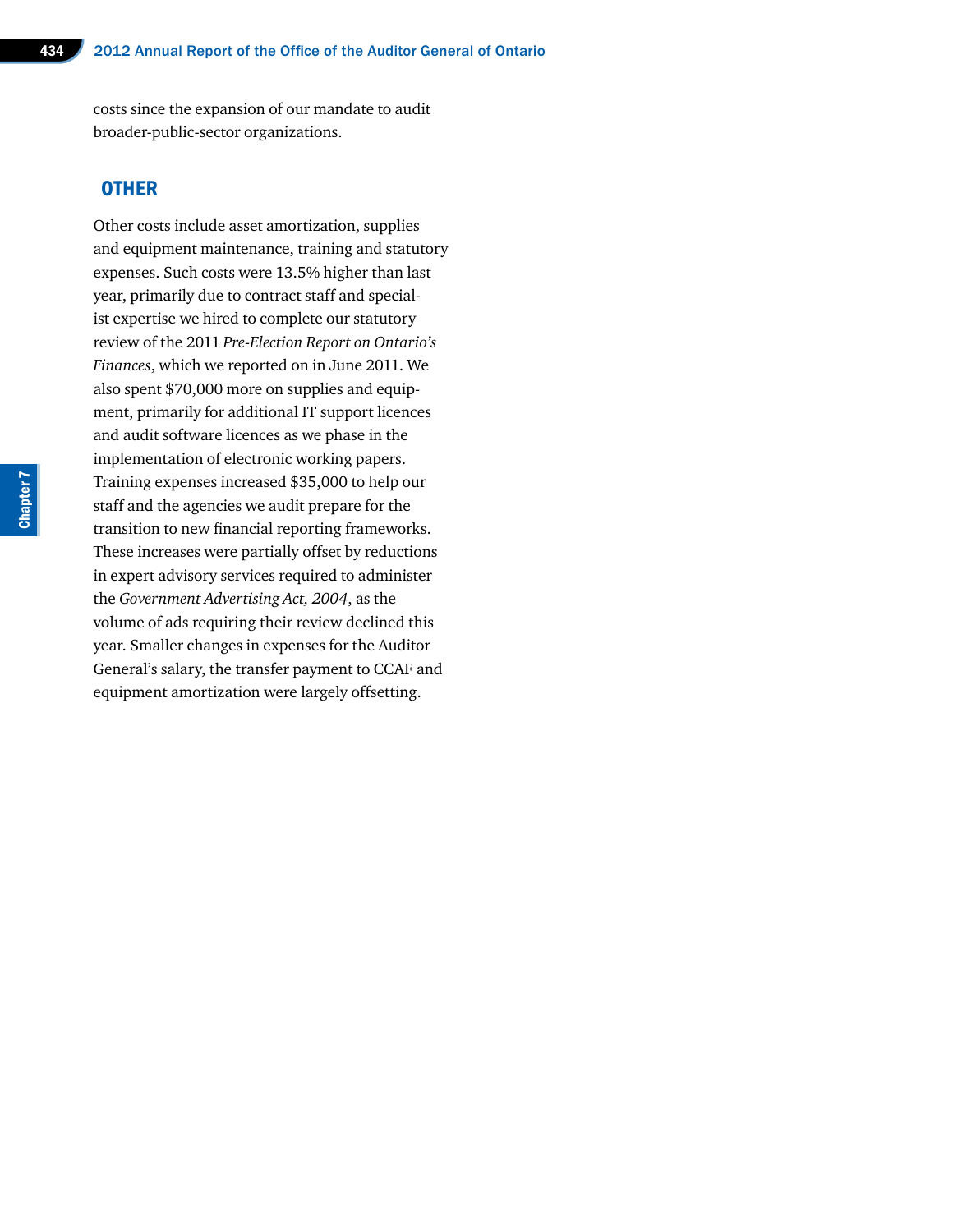### FINANCIAL STATEMENTS



Office of the Auditor General of Ontario Bureau du vérificateur général de l'Ontario

#### **MANAGEMENT'S RESPONSIBILITY FOR FINANCIAL STATEMENTS**

The accompanying financial statements of the Office of the Auditor General are the responsibility of management of the Office. Management has prepared the financial statements to comply with the Auditor General Act and with Canadian public sector accounting principles.

Management maintains a system of internal controls that provides reasonable assurance that transactions are appropriately authorized, assets are adequately safeguarded, appropriations are not exceeded, and the financial information contained in these financial statements is reliable and accurate.

The financial statements have been audited by the firm of Adams & Miles LLP, Chartered Accountants. Their report to the Board of Internal Economy, stating the scope of their examination and opinion on the financial statements, appears on the following page.

Jim McCarter, FCA Auditor General August 17, 2012

Gary R. Peall, CA Deputy Auditor General August 17, 2012

Box 105, 15th Floor 20 Dundas Street West Toronto, Ontario M5G 2C2 416-327-2381 fax 416-326-3812

B.P. 105, 15<sup>e</sup> étage 20, rue Dundas ouest Toronto (Ontario) M5G 2C2 416-327-2381 télécopieur 416-326-3812

www.auditor.on.ca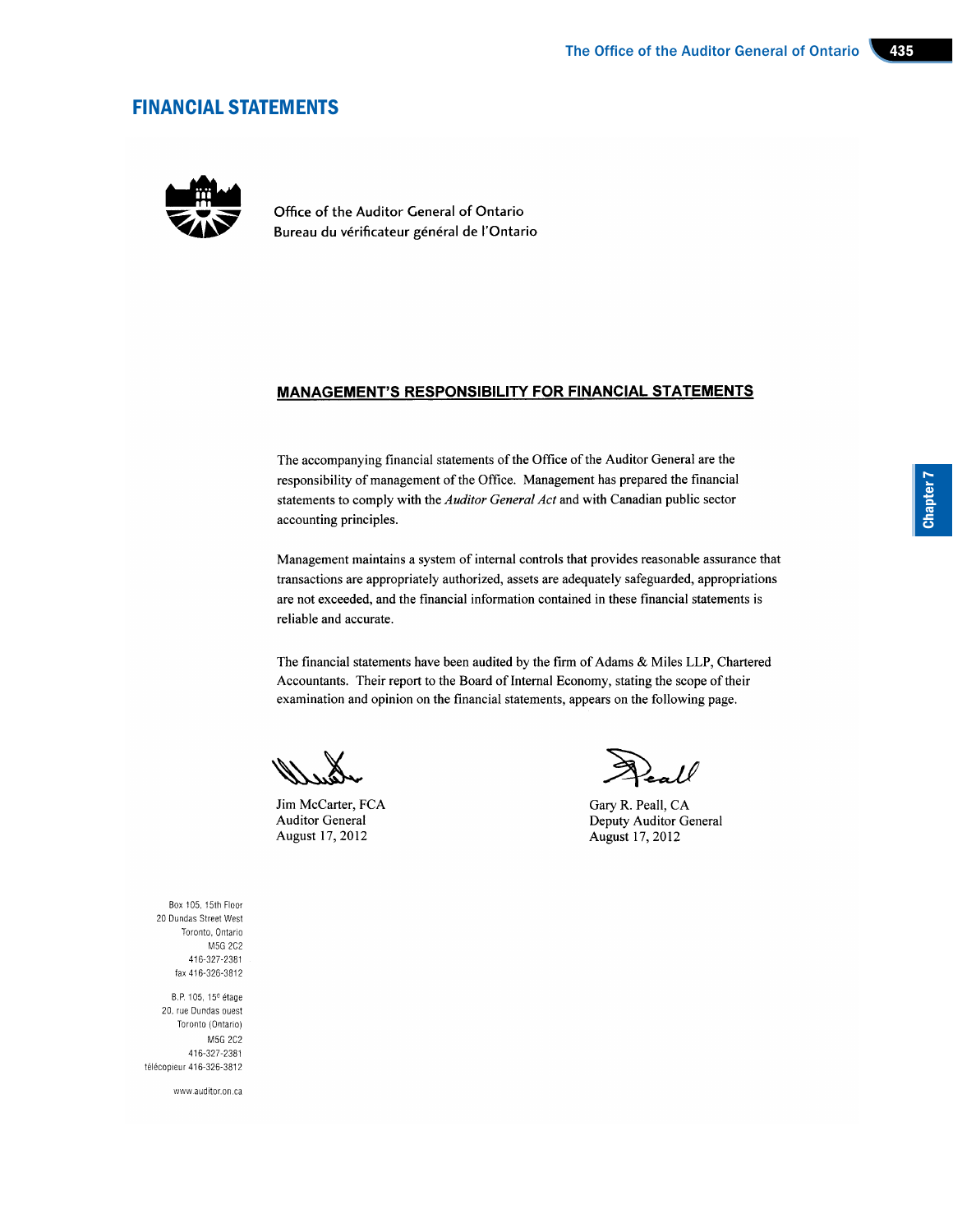

**ADAMS & MILES LLP Chartered Accountants** 

501-2550 Victoria Park Ave. Toronto, ON M2J 5A9 Tel 416 502 2201 Fax 416 502.2210

200-195 County Court Blvd Brampton, ON L6W 4P7 Tel 905 459 5605 Fax 905 459.2893

#### **INDEPENDENT AUDITORS' REPORT**

To the Board of Internal Economy of Legislative Assembly of Ontario

We have audited the accompanying financial statements of the Office of the Auditor General of Ontario, which comprise the statement of financial position as at March 31, 2012, March 31, 2011, and April 1, 2010 and the statements of operations and accumulated deficit and cash flows for the years ended March 31, 2012 and March 31, 2011, and a summary of significant accounting policies and other explanatory information.

#### **Management's Responsibility for the Financial Statements**

Management is responsible for the preparation and fair presentation of these financial statements in accordance with Canadian public sector accounting standards, and for such internal control as management determines is necessary to enable the preparation of financial statements that are free from material misstatement, whether due to fraud or error.

#### **Auditors' Responsibility**

Our responsibility is to express an opinion on these financial statements based on our audit. We conducted our audit in accordance with Canadian generally accepted auditing standards. Those standards require that we comply with ethical requirements and plan and perform the audit to obtain reasonable assurance about whether the financial statements are free of material misstatement.

An audit involves performing procedures to obtain audit evidence about the amounts and disclosures in the financial statements. The procedures selected depend on our judgment, including the assessment of the risks of material misstatement of the financial statements, whether due to fraud or error. In making those risk assessments, we consider internal control relevant to the preparation and fair presentation of the financial statements in order to design audit procedures that are appropriate in the circumstances, but not for the purpose of expressing an opinion on the effectiveness of the Office of the Auditor General of Ontario's internal control. An audit also includes evaluating the appropriateness of accounting policies used and the reasonableness of accounting estimates made by management, as well as evaluating the overall presentation of the financial statements.

We believe that the audit evidence we have obtained is sufficient and appropriate to provide a basis for our audit opinion.

#### **Opinion**

In our opinion, the financial statements present fairly, in all material respects, the financial position of the Office of the Auditor General of Ontario as at March 31, 2012, March 31, 2011, and April 1, 2010, and the results of its operations and its cash flows for the years ended March 31, 2012 and March 31, 2011 in accordance with Canadian public sector accounting standards.

Adams & Miles LLP

**Chartered Accountants Licensed Public Accountants** 

Toronto, Canada August 17, 2012

www.adamsmiles.com

An independent firm associated with AGN International Ltd.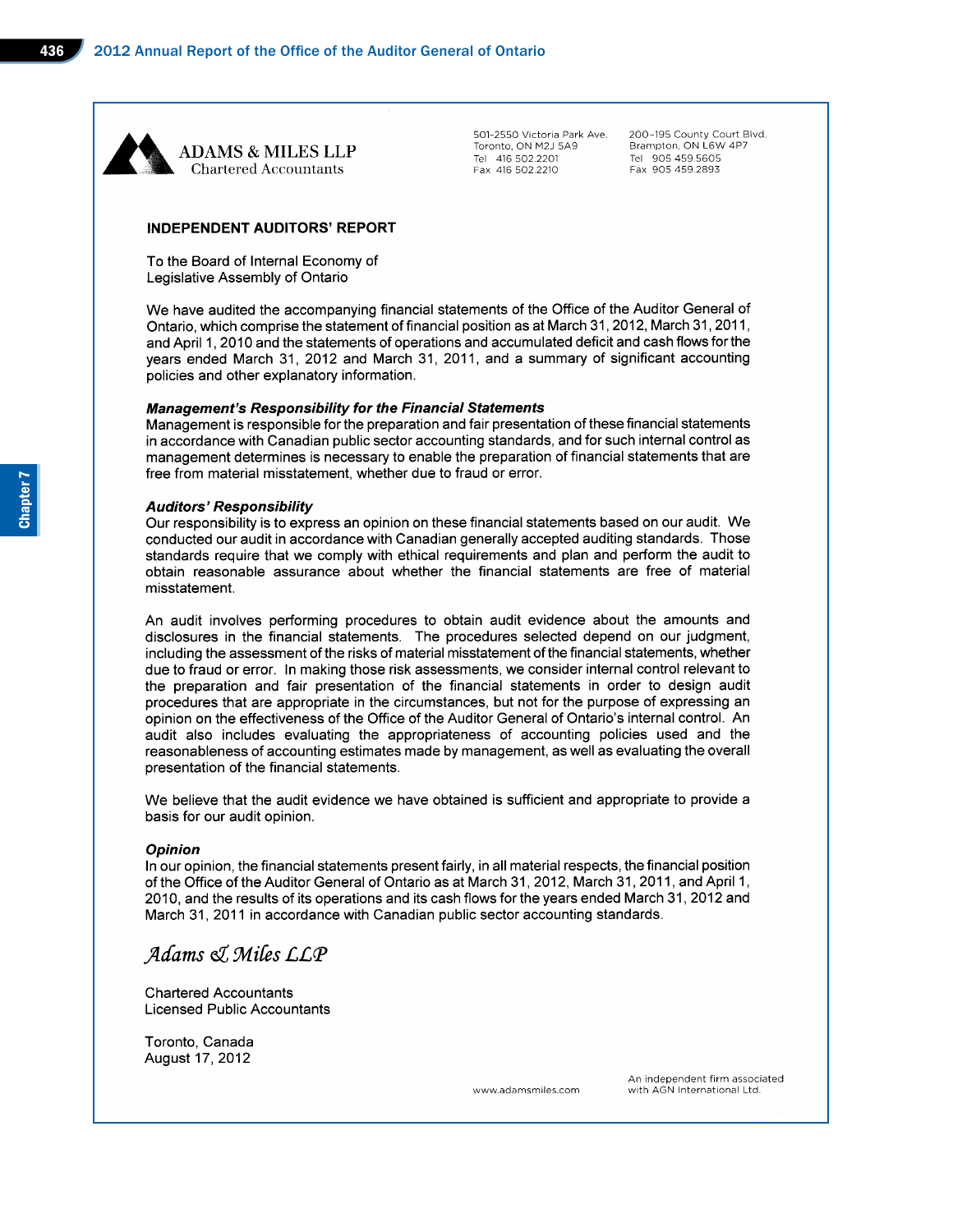### **Statement of Financial Position**

As at March 31, 2012

|                                                   | March 31, 2012 | March 31, 2011<br>(Note 12) | <b>April 1, 2010</b><br>(Note 2) |
|---------------------------------------------------|----------------|-----------------------------|----------------------------------|
|                                                   | \$             | s                           | s                                |
| <b>Financial assets</b>                           |                |                             |                                  |
| Cash and cash equivalents                         | 290.695        | 500,170                     | 370,802                          |
| Harmonized sales taxes recoverable                | 122,604        | 128,927                     |                                  |
| Due from Consolidated Revenue Fund                | 237,316        | 49,194                      | 754,098                          |
| Lease inducement receivable (Note 11)             | 322,225        |                             |                                  |
|                                                   | 972,840        | 678,291                     | 1,124,900                        |
| <b>Liabilities</b>                                |                |                             |                                  |
| Accounts payable and accrued liabilities (Note 2) | 1,647,041      | 1,739,291                   | 2,129,900                        |
| Deferred lease inducement (Note 11)               | 308,799        |                             |                                  |
| Accrued employee benefits obligation [Note 6(B)]  | 2,172,000      | 1,988,000                   | 1,922,000                        |
|                                                   | 4,127,840      | 3,727,291                   | 4,051,900                        |
| Net financial debt                                | (3, 155, 000)  | (3,049,000)                 | (2,927,000)                      |
| <b>Non-financial assets</b>                       |                |                             |                                  |
| Tangible capital assets (Note 4)                  | 593,979        | 501,904                     | 540,543                          |
| <b>Accumulated deficit (Note 2)</b>               | (2,561,021)    | (2,547,096)                 | (2,386,457)                      |

**Commitments** (Note 7) **Measurement uncertainty (Note 3(E))** 

See accompanying notes to financial statements.

Approved by the Office of the Auditor General of Ontario:

Jim McCarter, FCA **Auditor General** 

Deall

Gary Peall, CA Deputy Auditor General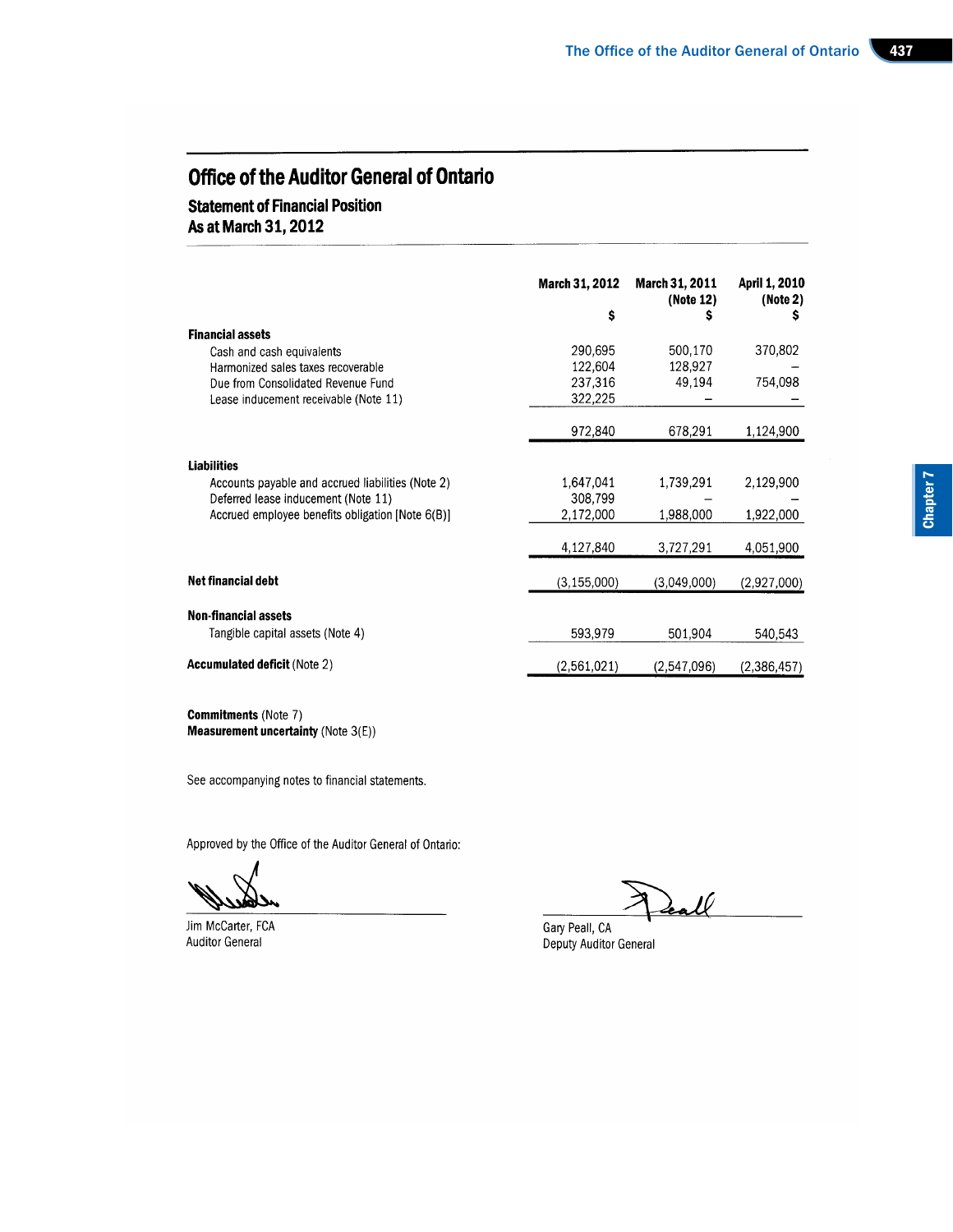**Statement of Operations and Accumulated Deficit For the Year Ended March 31, 2012 and March 31, 2011**

|                                                              | 2012<br><b>Budget</b><br>(Unaudited -Note 13) | 2012<br>Actual | 2011<br>Actual<br>(Note 12) |
|--------------------------------------------------------------|-----------------------------------------------|----------------|-----------------------------|
|                                                              | S                                             | \$             |                             |
| <b>Expenses</b>                                              |                                               |                |                             |
| Salaries and wages                                           | 9,755,400                                     | 8,953,561      | 9,245,160                   |
| Employee benefits (Notes 2 & 6)                              | 2,041,200                                     | 2,085,050      | 1,982,895                   |
| Office rent                                                  | 1,062,400                                     | 1,016,280      | 1,035,522                   |
| Professional and other services                              | 1,714,500                                     | 1,666,589      | 1,490,944                   |
| Amortization of capital assets                               |                                               | 324,489        | 339,316                     |
| Travel and communication                                     | 418,800                                       | 303,072        | 337,301                     |
| Training and development                                     | 378,600                                       | 165,152        | 130,700                     |
| Supplies and equipment                                       | 377,500                                       | 208,311        | 136,574                     |
| Transfer payment: CCAF-FCVI Inc.                             | 73,000                                        | 72,989         | 61,775                      |
| <b>Auditor General Act</b><br>Statutory expenses:            | 222,700                                       | 246,575        | 229,147                     |
| <b>Government Advertising Act</b>                            | 30,000                                        | 10,942         | 65,060                      |
| <b>Statutory services</b>                                    | 150,000                                       | 187,582        | 108,434                     |
| Total expenses (Notes 9 & 10)                                | 16,224,100                                    | 15,240,592     | 15,162,828                  |
| Revenue                                                      |                                               |                |                             |
| Consolidated Revenue Fund - Voted appropriation [Note 3(B)]  | 16,224,100                                    | 16,224,100     | 16,224,100                  |
| <b>Excess of appropriation over expenses</b>                 |                                               | 983,508        | 1,061,272                   |
| Less: returned to the Province [Note 3(B)]                   |                                               | 997,433        | 1,221,911                   |
|                                                              |                                               |                |                             |
| Net operations deficiency                                    |                                               | (13, 925)      | (160, 639)                  |
| Accumulated deficit, as restated, beginning of year (Note 2) |                                               | (2,547,096)    | (2,386,457)                 |
| Accumulated deficit, end of year                             |                                               | (2,561,021)    | (2,547,096)                 |

See accompanying notes to financial statements.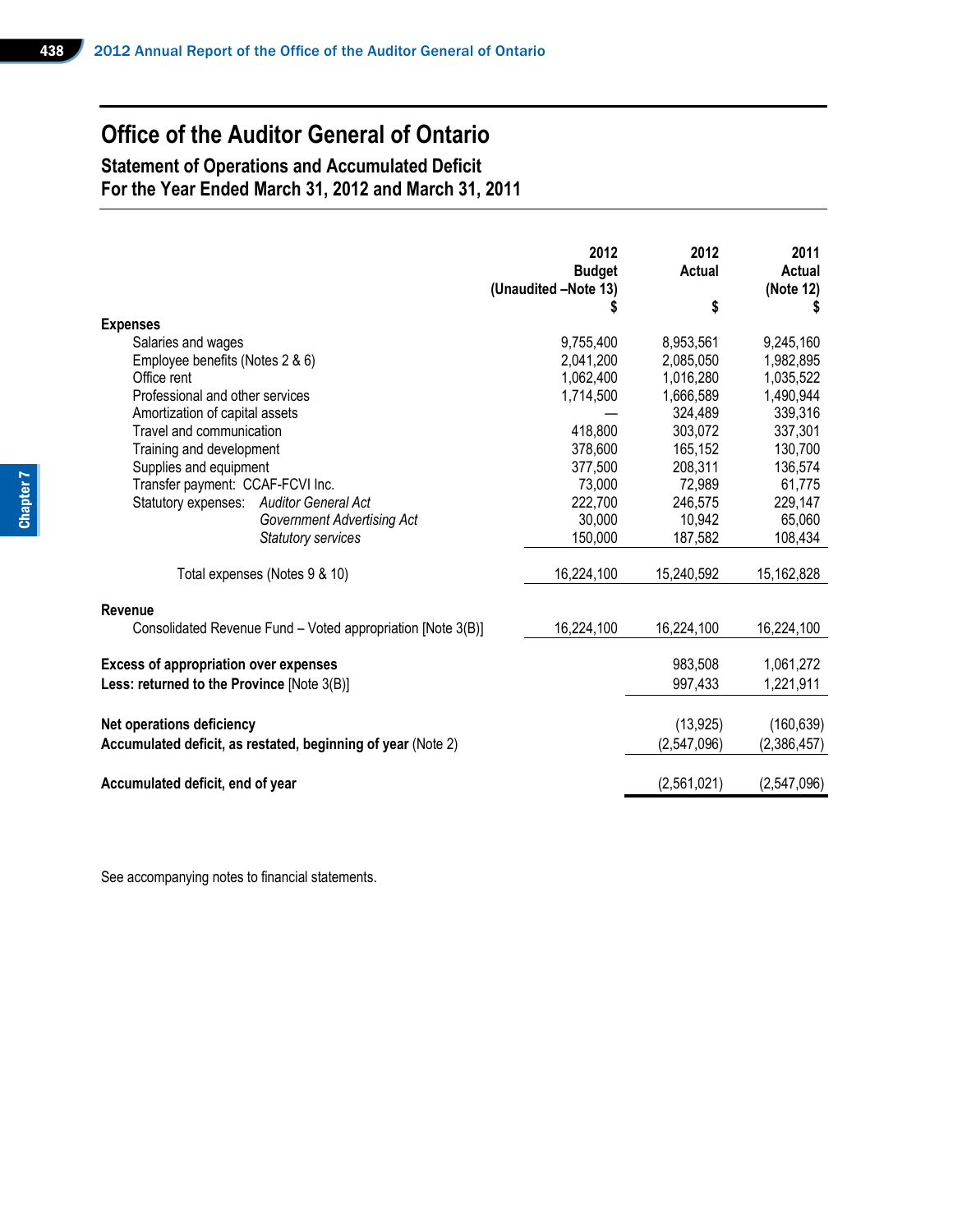### **Statement of Cash Flows**

**For the Year Ended March 31, 2012 and March 31, 2011**

|                                                                   | 2012<br>\$ | 2011<br>\$ |
|-------------------------------------------------------------------|------------|------------|
| Net inflow (outflow) of cash related to the following activities: |            |            |
| <b>Operating transactions</b>                                     |            |            |
| Net operations deficiency                                         | (13, 925)  | (160, 639) |
| Amortization of capital assets                                    | 324,489    | 339,316    |
| Accrued employee benefits obligation                              | 184,000    | 66,000     |
|                                                                   | 494,564    | 244,677    |
| Changes in non-cash working capital                               |            |            |
| Decrease (increase) in due from Consolidated Revenue Fund         | (188, 122) | 704,904    |
| Increase in lease inducement receivable                           | (322, 225) |            |
| Decrease (increase) in harmonized sales taxes recoverable         | 6,323      | (128, 927) |
| Decrease in accounts payable and accrued liabilities              | (92, 250)  | (390, 609) |
| Increase in deferred lease inducement                             | 308,799    |            |
|                                                                   | (287, 475) | 185,368    |
| Cash provided by operating transactions                           | 207,089    | 430,045    |
| <b>Capital transactions</b>                                       |            |            |
| Purchase of tangible capital assets                               | (416, 564) | (300, 677) |
| <b>Investing transactions</b>                                     |            |            |
| <b>Financing transactions</b>                                     |            |            |
| Increase (decrease) in cash and cash equivalents                  | (209, 475) | 129,368    |
| Cash and cash equivalents, beginning of year                      | 500,170    | 370,802    |
| Cash and cash equivalents, end of year                            | 290,695    | 500,170    |

See accompanying notes to financial statements.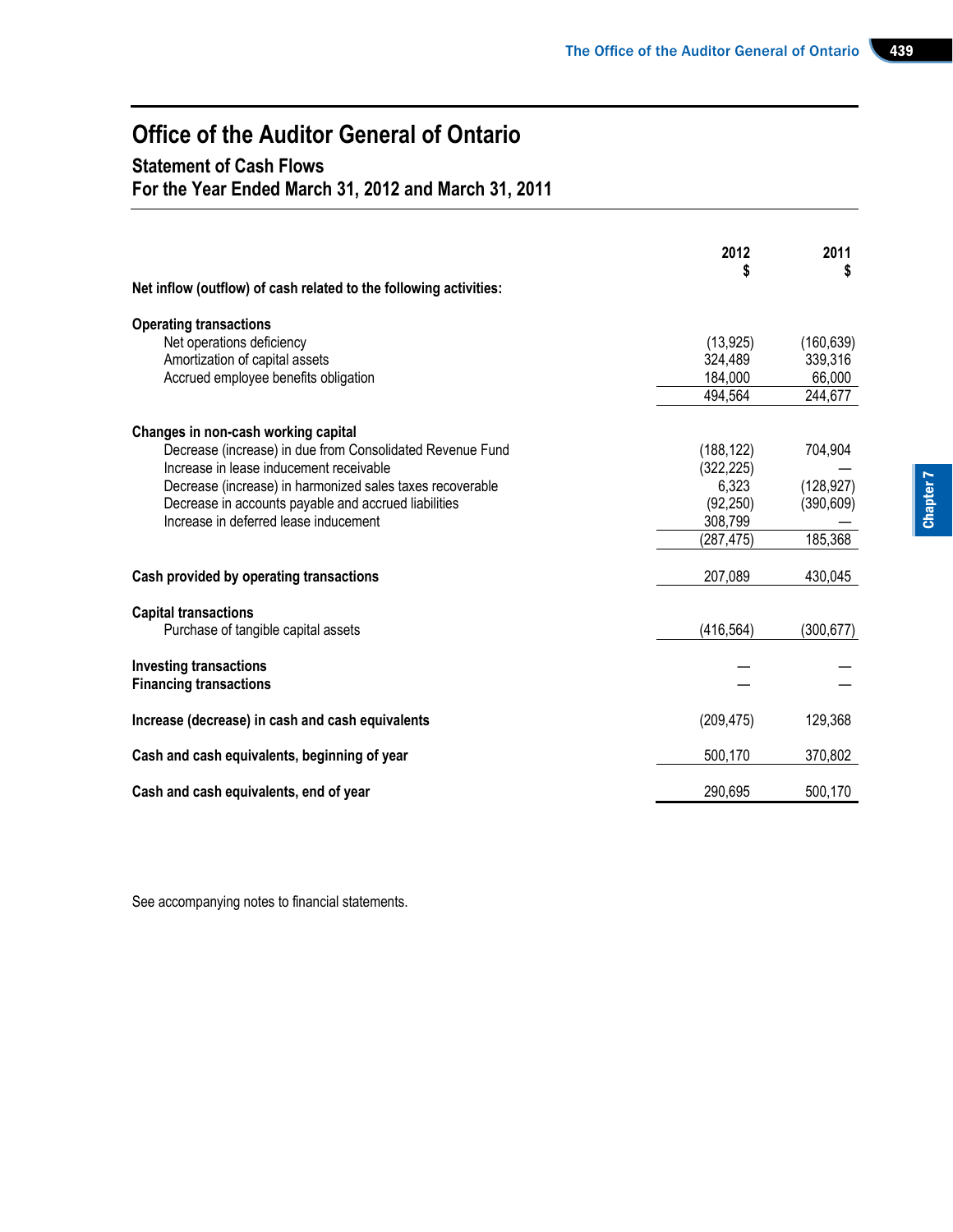**Notes to Financial Statements For the Year Ended March 31, 2012 and March 31, 2011**

### **1. Nature of Operations**

In accordance with the provisions of the *Auditor General Act* and various other statutes and authorities, the Auditor General conducts independent audits of government programs, of institutions in the broader public sector that receive government grants, and of the fairness of the financial statements of the Province and numerous agencies of the Crown. In doing so, the Office of the Auditor General promotes accountability and value-formoney in government operations and in broader public sector organizations.

Additionally, under the *Government Advertising Act, 2004*, the Auditor General is required to review specified types of advertising, printed matter or reviewable messages proposed by government offices to determine whether they meet the standards required by the Act.

Under both Acts, the Auditor General reports directly to the Legislative Assembly.

As required by the *Fiscal Transparency and Accountability Act, 2004*, in June 2011 the Auditor General also reported on the 2011 Pre-Election Report prepared by the Ministry of Finance.

### **2. Conversion to Public Sector Accounting Standards**

Commencing with the 2012 fiscal year, the Office of the Auditor General of Ontario ("Office") has adopted Canadian public sector accounting ("PSA") standards. These financial statements are the first financial statements for which the Office has applied Canadian public sector accounting standards.

One adjustment to previously reported figures resulted from the adoption of these accounting standards. Previously, the Office did not record an obligation for future employee benefits related to compensated absences under the Management Compensation Option ("MCO"). PSA standards require that a liability and an expense be recognized for post-employment benefits and compensated absences earned in the period in which employees render services to the Office in return for the benefits. An adjustment was made to recognize a liability and an expense related to accumulated unused MCO credits and has been applied retroactively with restatement of prior periods.

The resulting increase to accounts payable and accrued liabilities at April 1, 2010 was \$209,000. Employee benefits expense decreased by \$5,000 for fiscal 2010/2011 and accounts payable and accrued liabilities recorded at March 31, 2011 decreased to \$204,000. The impact of the conversion to PSA standards on the accumulated deficit at March 31, 2011 and the comparative accumulated deficit is presented below.

|                                                                   | 2011        | 2010          |
|-------------------------------------------------------------------|-------------|---------------|
|                                                                   |             |               |
| Accumulated deficit as originally reported, beginning of year     | (2,343,096) | (2, 177, 457) |
| Increase to accumulated deficit from recording unused MCO credits | (204,000)   | (209.000)     |
| Accumulated deficit as restated, beginning of year                | (2,547,096) | (2,386,457)   |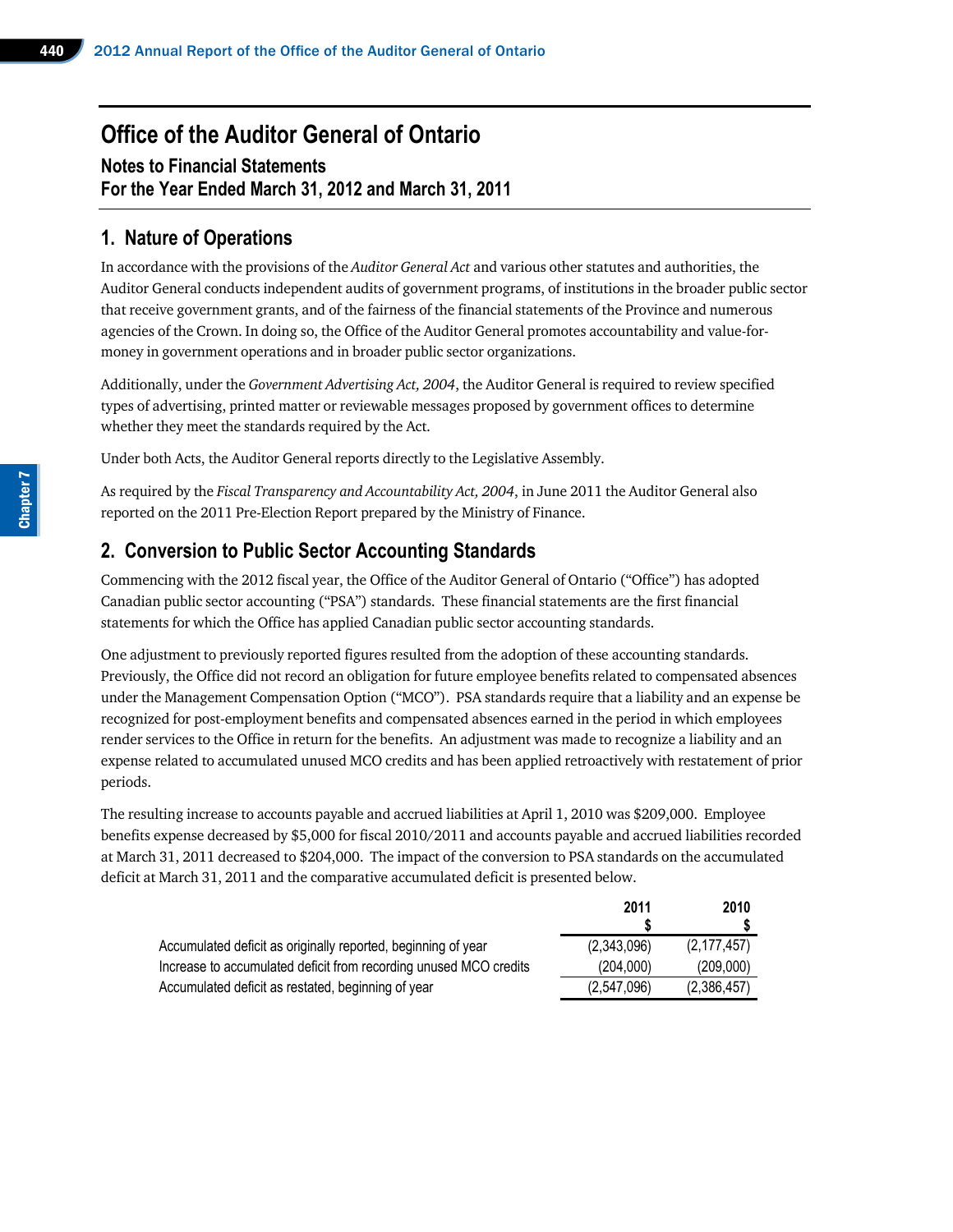### **Notes to Financial Statements**

**For the Year Ended March 31, 2012 and March 31, 2011**

### **3. Significant Accounting Policies**

The financial statements have been prepared in accordance with Canadian generally accepted accounting principles established by the Canadian Public Sector Accounting Board. The significant accounting policies are as follows:

#### **(A) ACCRUAL BASIS**

These financial statements are accounted for on an accrual basis whereby expenses are recognized in the fiscal year that the events giving rise to the expense occur and resources are consumed.

#### **(B) VOTED APPROPRIATIONS**

The Office is funded through annual voted appropriations from the Province of Ontario. Unspent appropriations are returned to the Province's Consolidated Revenue Fund each year. As the voted appropriation is prepared on a modified cash basis, an excess or deficiency of revenue over expenses arises from the application of accrual accounting, including the capitalization and amortization of capital assets, the deferral and amortization of lease inducements and the recognition of employee benefit costs earned to date but that will be funded from future appropriations.

#### **(C) TANGIBLE CAPITAL ASSETS**

Tangible capital assets are recorded at historical cost less accumulated amortization. Amortization of tangible capital assets is recorded on the straight-line method over the estimated useful lives of the assets as follows:

| Computer hardware      | 3 years                         |
|------------------------|---------------------------------|
| Computer software      | 3 years                         |
| Furniture and fixtures | 5 years                         |
| Leasehold improvements | The remaining term of the lease |

#### **(D) FINANCIAL INSTRUMENTS**

The Office's financial assets and financial liabilities are accounted for as follows:

- Cash and cash equivalents is subject to an insignificant risk of change in value so carrying value approximates fair value.
- Due from Consolidated Revenue Fund is recorded at cost.
- Accounts payable and accrued liabilities are recorded at cost.
- Accrued employee benefits obligation is recorded at cost based on the entitlements earned by employees up to March 31, 2012. A fair value estimate based on actuarial assumptions about when these benefits will actually be paid has not been made as it is not expected that there would be a significant difference from the recorded amount.

It is management's opinion that the Office is not exposed to any interest rate, currency, liquidity or credit risk arising from its financial instruments due to their nature.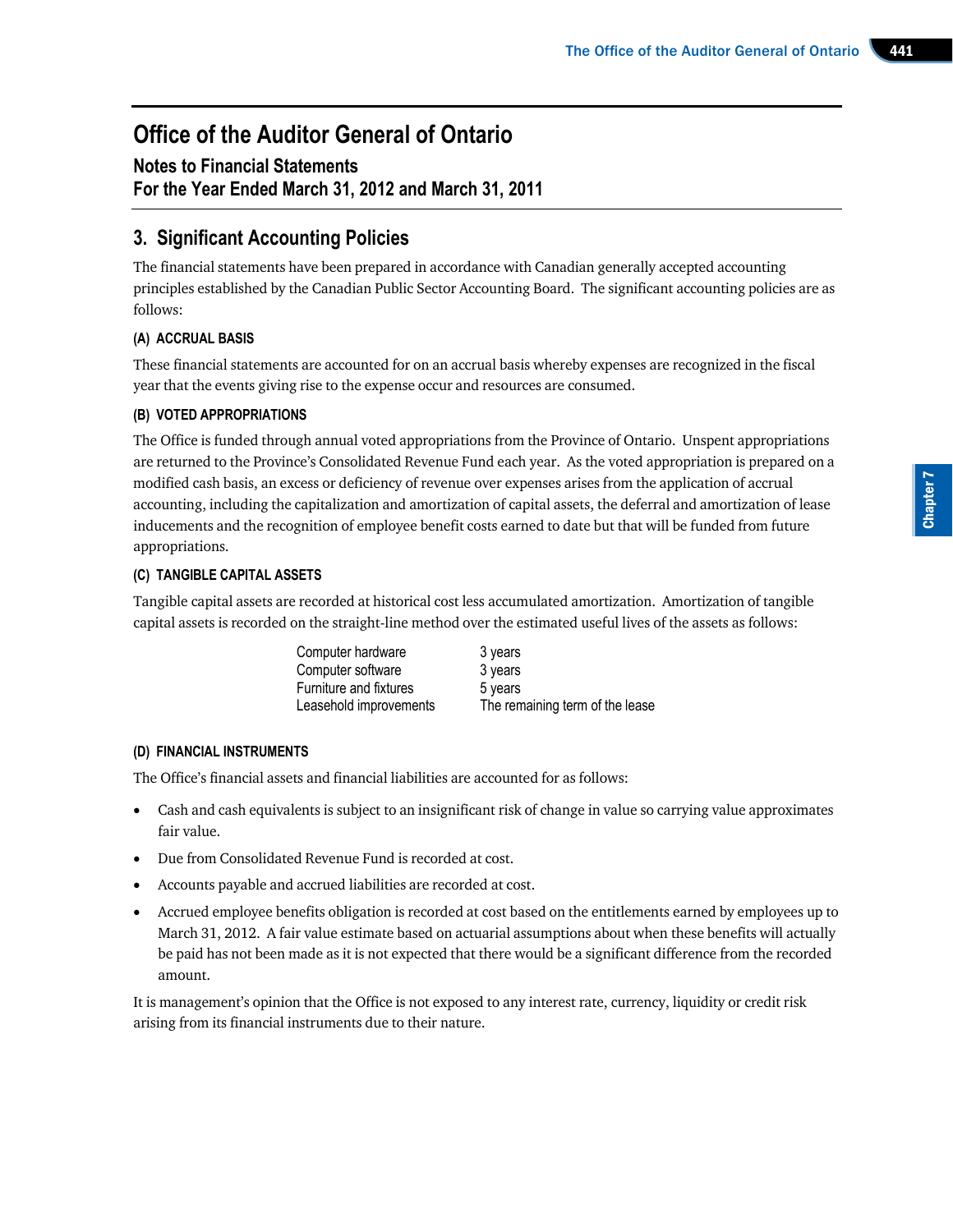**Notes to Financial Statements For the Year Ended March 31, 2012 and March 31, 2011**

### **3. Significant Accounting Policies (Continued)**

#### **(E) MEASUREMENT UNCERTAINTY**

The preparation of financial statements in accordance with Canadian public sector accounting standards requires management to make estimates and assumptions that affect the reported amounts of assets and liabilities at the date of the financial statements, and the reported amounts of revenue and expenses during the reporting period. Items requiring the use of significant estimates include: useful life of capital assets and accrued employee benefits obligation.

Estimates are based on the best information available at the time of preparation of the financial statements and are reviewed annually to reflect new information as it becomes available. Measurement uncertainty exists in these financial statements. Actual results could differ from these estimates.

### **4. Tangible Capital Assets**

|                                 | Computer<br>hardware | Computer<br>software | <b>Furniture</b><br>and Fixtures | Leasehold<br><b>Improvements</b> | Total     |
|---------------------------------|----------------------|----------------------|----------------------------------|----------------------------------|-----------|
|                                 | 5                    |                      |                                  |                                  | \$        |
| Cost                            |                      |                      |                                  |                                  |           |
| Opening balance, April 1, 2011  | 597,134              | 340.833              | 378,491                          | 235,868                          | 1,552,325 |
| Additions                       | 243,826              | 49,072               | 9,711                            | 113,955                          | 416,564   |
| <b>Disposals</b>                | (153.590)            | (36,919)             | (176, 288)                       |                                  | (366.797) |
| Closing balance, March 31, 2012 | 687,370              | 352,985              | 211,914                          | 349,823                          | 1,602,092 |
| <b>Accumulated amortization</b> |                      |                      |                                  |                                  |           |
| Opening balance, April 1, 2011  | 397,966              | 147,169              | 294,185                          | 211,101                          | 1,050,421 |
| Amortization                    | 159.472              | 100.245              | 34.307                           | 30,465                           | 324,489   |
| <b>Disposals</b>                | (153, 590)           | (36, 919)            | (176, 288)                       |                                  | (366,797) |
| Closing balance, March 31, 2012 | 403,848              | 210,495              | 152,204                          | 241,566                          | 1,008,113 |
| Net Book Value, March 31, 2012  | 283,522              | 142,490              | 59.710                           | 108,257                          | 593,979   |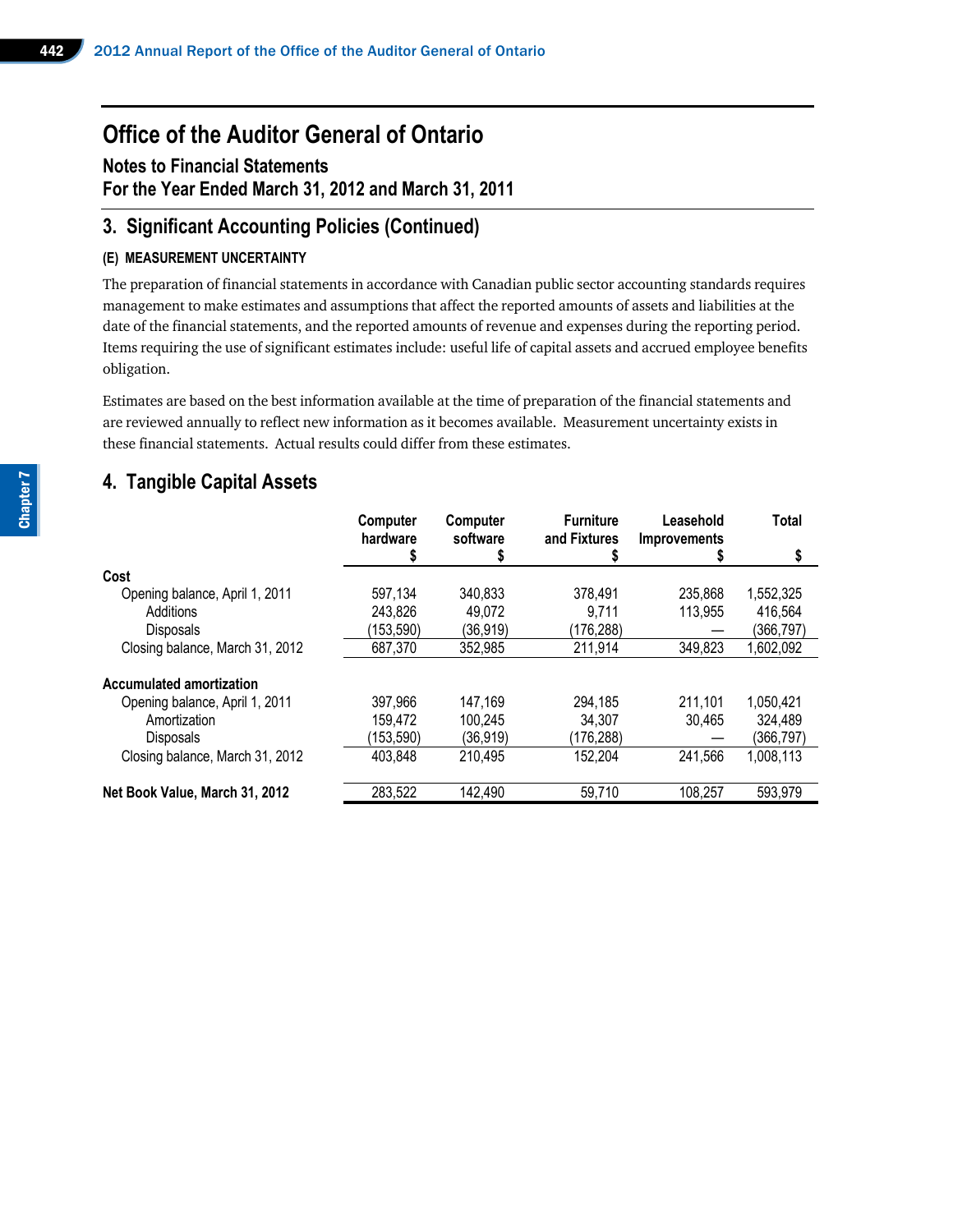### **Notes to Financial Statements**

**For the Year Ended March 31, 2012 and March 31, 2011**

### **4. Tangible Capital Assets (Continued)**

|                                 | Computer<br>hardware | Computer<br>software | <b>Furniture</b><br>and Fixtures | Leasehold<br><b>Improvements</b> | Total     |
|---------------------------------|----------------------|----------------------|----------------------------------|----------------------------------|-----------|
|                                 |                      |                      |                                  |                                  | 5         |
| Cost                            |                      |                      |                                  |                                  |           |
| Opening balance, April 1, 2010  | 585,915              | 230,634              | 364,666                          | 235,868                          | 1,417,083 |
| Additions                       | 106,293              | 180,559              | 13,825                           |                                  | 300,677   |
| <b>Disposals</b>                | (95,074)             | (70, 361)            |                                  |                                  | (165,435) |
| Closing balance, March 31, 2011 | 597,134              | 340,832              | 378,491                          | 235,868                          | 1,552,325 |
| Accumulated amortization        |                      |                      |                                  |                                  |           |
| Opening balance, April 1, 2010  | 337,310              | 140,165              | 237,499                          | 161,566                          | 876,540   |
| Amortization                    | 155,730              | 77,365               | 56,686                           | 49.535                           | 339,316   |
| <b>Disposals</b>                | (95,074)             | (70, 361)            |                                  |                                  | (165,435) |
| Closing balance, March 31, 2011 | 397,966              | 147,169              | 294,185                          | 211,101                          | 1,050,421 |
|                                 |                      |                      |                                  |                                  |           |
| Net Book Value, March 31, 2011  | 199,168              | 193,663              | 84,306                           | 24,767                           | 501,904   |

### **5. Accounts Payable and Accrued Liabilities**

|                                             | March 31, 2012 | March 31, 2011<br>(restated -<br>Note 2) | April 1, 2010<br>(restated -<br>Note 2) |
|---------------------------------------------|----------------|------------------------------------------|-----------------------------------------|
| Accounts payable                            | 254,757        | 308,990                                  | 351,607                                 |
| Accrued salaries and benefits               | 409.284        | 369.301                                  | 773,293                                 |
| Accrued severance, vacation and MCO credits | 983,000        | 1,061,000                                | 1,005,000                               |
|                                             | 041,647        | 1,739,291                                | 2,129,900                               |

Accounts payable relates largely to normal business transactions with third-party vendors and is subject to standard commercial terms. Accrued vacation, salaries and benefits are recorded based on employment arrangements and legislated entitlements.

### **6. Obligation for Future Employee Benefits**

Although the Office's employees are not members of the Ontario Public Service, under provisions in the *Auditor General Act*, the Office's employees are entitled to the same benefits as Ontario Public Service employees. The future liability for benefits earned by the Office's employees is included in the estimated liability for all provincial employees that have earned these benefits and is recognized in the Province's consolidated financial statements. These benefits are accounted for as follows: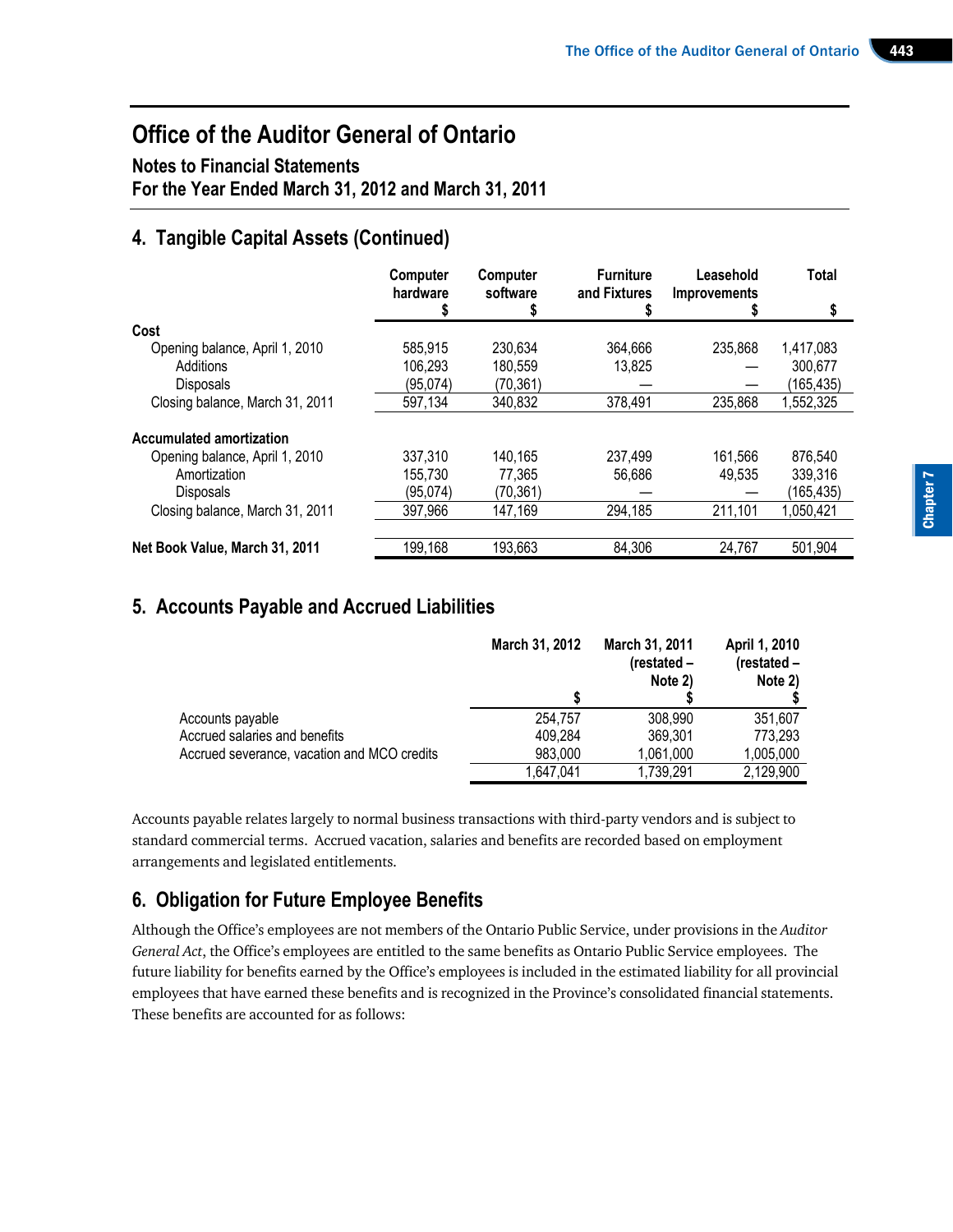**Notes to Financial Statements For the Year Ended March 31, 2012 and March 31, 2011**

### **6. Obligation for Future Employee Benefits (Continued)**

#### **(A) PENSION BENEFITS**

The Office's employees participate in the Public Service Pension Fund (PSPF) which is a defined benefit pension plan for employees of the Province and many provincial agencies. The Province of Ontario, which is the sole sponsor of the PSPF, determines the Office's annual payments to the fund. As the sponsor is responsible for ensuring that the pension funds are financially viable, any surpluses or unfunded liabilities arising from statutory actuarial funding valuations are not assets or obligations of the Office. The Office's required annual payments of \$719,119 (2011 - \$732,873), are included in employee benefits expense in the Statement of Operations and Accumulated Deficit.

#### **(B) ACCRUED EMPLOYEE BENEFITS OBLIGATION**

Although the costs of any legislated severance, compensated absences and unused vacation entitlements earned by employees are recognized by the Province when earned by eligible employees, these costs are also recognized in these financial statements. These costs for the year amounted to \$274,000 (2011 – \$225,000) and are included in employee benefits in the Statement of Operations and Accumulated Deficit. The total liability for these costs is reflected in the accrued employee benefits obligation, less any amounts payable within one year, which are included in accounts payable and accrued liabilities, as follows:

|       |                                                                                                | 2012      | 2011<br>(restated – Note 2) |
|-------|------------------------------------------------------------------------------------------------|-----------|-----------------------------|
|       |                                                                                                |           |                             |
| Less: | Total liability for severance, vacation and MCO credits<br>Due within one year and included in | 3,155,000 | 3,049,000                   |
|       | accounts payable and accrued liabilities                                                       | 983,000   | 1,061,000                   |
|       | Accrued employee benefits obligation                                                           | 2,172,000 | 1,988,000                   |

#### **(C) OTHER NON-PENSION POST-EMPLOYMENT BENEFITS**

The cost of other non-pension post-retirement benefits is determined and funded on an ongoing basis by the Ontario Ministry of Government Services and accordingly is not included in these financial statements.

### **7. Commitments**

The Office has an operating lease to rent premises which expires on October 31, 2021. The minimum rental commitment for the remaining term of the lease is as follows:

|                    | \$        |
|--------------------|-----------|
| 2012–13            | 483,000   |
| 2013–14            | 488,400   |
| 2014–15            | 495,900   |
| 2015–16            | 501,300   |
| 2016–17            | 508,800   |
| 2017-18 and beyond | 2,412,000 |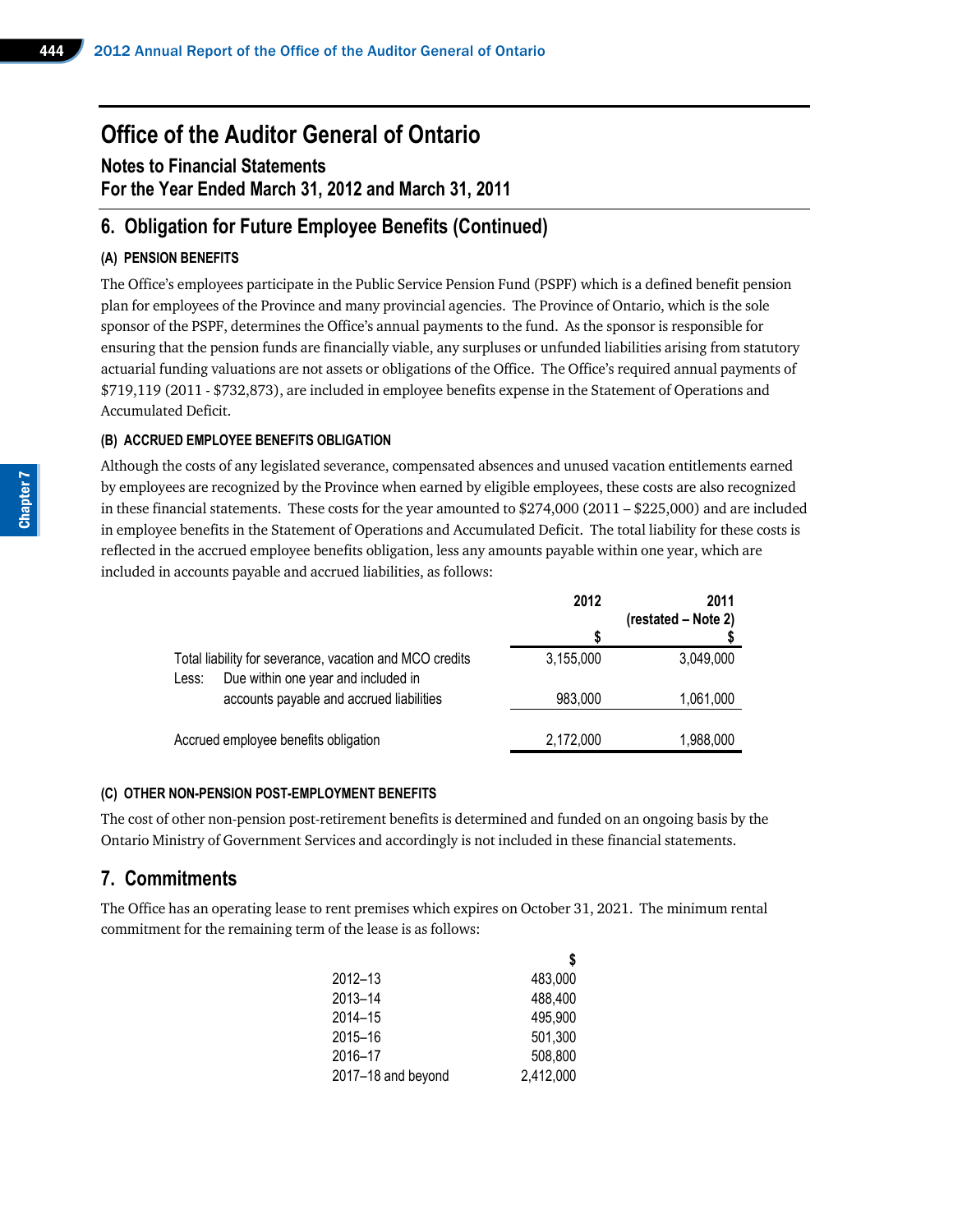### **Notes to Financial Statements For the Year Ended March 31, 2012 and March 31, 2011**

### **8. Public Sector Salary Disclosure Act, 1996**

Section 3(5) of this Act requires disclosure of the salary and benefits paid to all Ontario public-sector employees earning an annual salary in excess of \$100,000. This disclosure for the 2011 calendar year is as follows:

|                              |                                                  | <b>Salary</b>      | Taxable<br><b>Benefits</b> |
|------------------------------|--------------------------------------------------|--------------------|----------------------------|
| <b>Name</b>                  | <b>Position</b>                                  | \$                 | \$                         |
| McCarter, Jim<br>Peall, Gary | <b>Auditor General</b><br>Deputy Auditor General | 219,397<br>167,076 | 4,871<br>250               |
| Bell, Laura                  | <b>Director</b>                                  | 114,606            | 171                        |
| Bordne, Walter               | Director                                         | 131,000            | 196                        |
| Chagani, Gus                 | Director                                         | 114,606            | 171                        |
| Chiu, Rudolph                | Director                                         | 131,000            | 196                        |
| Fitzmaurice, Gerard          | Director                                         | 131,000            | 196                        |
| Gotsis, Vanna                | Director                                         | 106,218            | 160                        |
| Klein, Susan                 | Director                                         | 131,000            | 196                        |
| Mazzone, Vince               | Director                                         | 131,000            | 196                        |
| McDowell, John               | <b>Director</b>                                  | 131,000            | 196                        |
| Pelow, William               | Director                                         | 107,644            | 162                        |
| Allan, Walter                | Audit Manager                                    | 105,986            | 159                        |
| Amodeo, Paul                 | Audit Manager                                    | 100,542            | 169                        |
| Carello, Teresa              | Audit Manager                                    | 105,986            | 159                        |
| Chan, Sandy                  | Audit Manager                                    | 105,986            | 159                        |
| Cumbo, Wendy                 | Audit Manager                                    | 105,986            | 159                        |
| Herberg, Naomi               | Audit Manager                                    | 105,986            | 159                        |
| MacNeil, Richard             | Audit Manager                                    | 105,986            | 159                        |
| Rogers, Fraser               | Audit Manager                                    | 105,986            | 159                        |
| Stavropoulos, Nick           | Audit Manager                                    | 105,986            | 159                        |
| Tsikritsis, Emanuel          | Audit Manager                                    | 105,986            | 159                        |
| Young, Denise                | Audit Manager                                    | 105,986            | 159                        |
| Pedias, Christine            | Manager, Corporate Communications and            | 100,658            | 145                        |
|                              | <b>Government Advertising Review</b>             |                    |                            |
| Wiebe, Annemarie             | Manager, Human Resources                         | 105,986            | 159                        |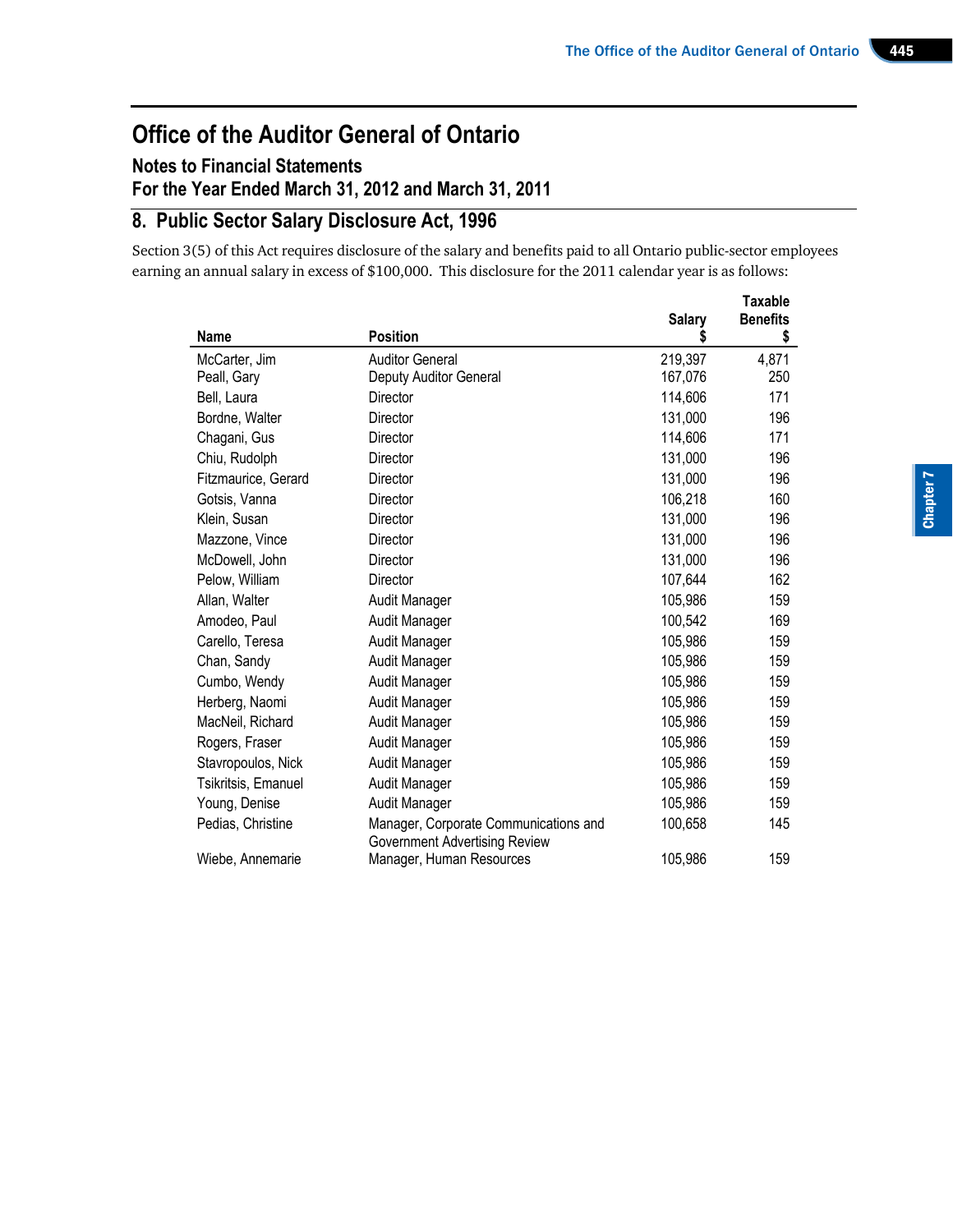**Notes to Financial Statements For the Year Ended March 31, 2012 and March 31, 2011**

### **9. Reconciliation to Public Accounts Volume 1 Basis of Presentation**

The Office's Statement of Expenses presented in Volume 1 of the Public Accounts of Ontario was prepared on a basis consistent with the accounting policies followed for preparation of the Estimates submitted for approval to the Board of Internal Economy, under which purchases of computers and software are expensed in the year of acquisition rather than being capitalized and amortized over their useful lives. Volume 1 also excludes the accrued employee future benefit costs and deferred lease inducement recognized in these financial statements. A reconciliation of total expenses reported in Volume 1 to the total expenses reported in these financial statements is as follows:

|                                                 | 2012       | 2011<br>(restated –<br>Note 2) |
|-------------------------------------------------|------------|--------------------------------|
|                                                 | S          |                                |
| Total expenses per Public Accounts Volume 1     | 15,240,093 | 15,002,189                     |
| purchase of capital assets                      | (416, 564) | (300, 677)                     |
| amortization of capital assets                  | 324,489    | 339,316                        |
| change in accrued future employee benefit costs | 106,000    | 122,000                        |
| amortization of deferred lease inducement       | (13, 426)  |                                |
|                                                 | 499        | 160,639                        |
| Total expenses per audited financial statements | 15,240,592 | 15,162,828                     |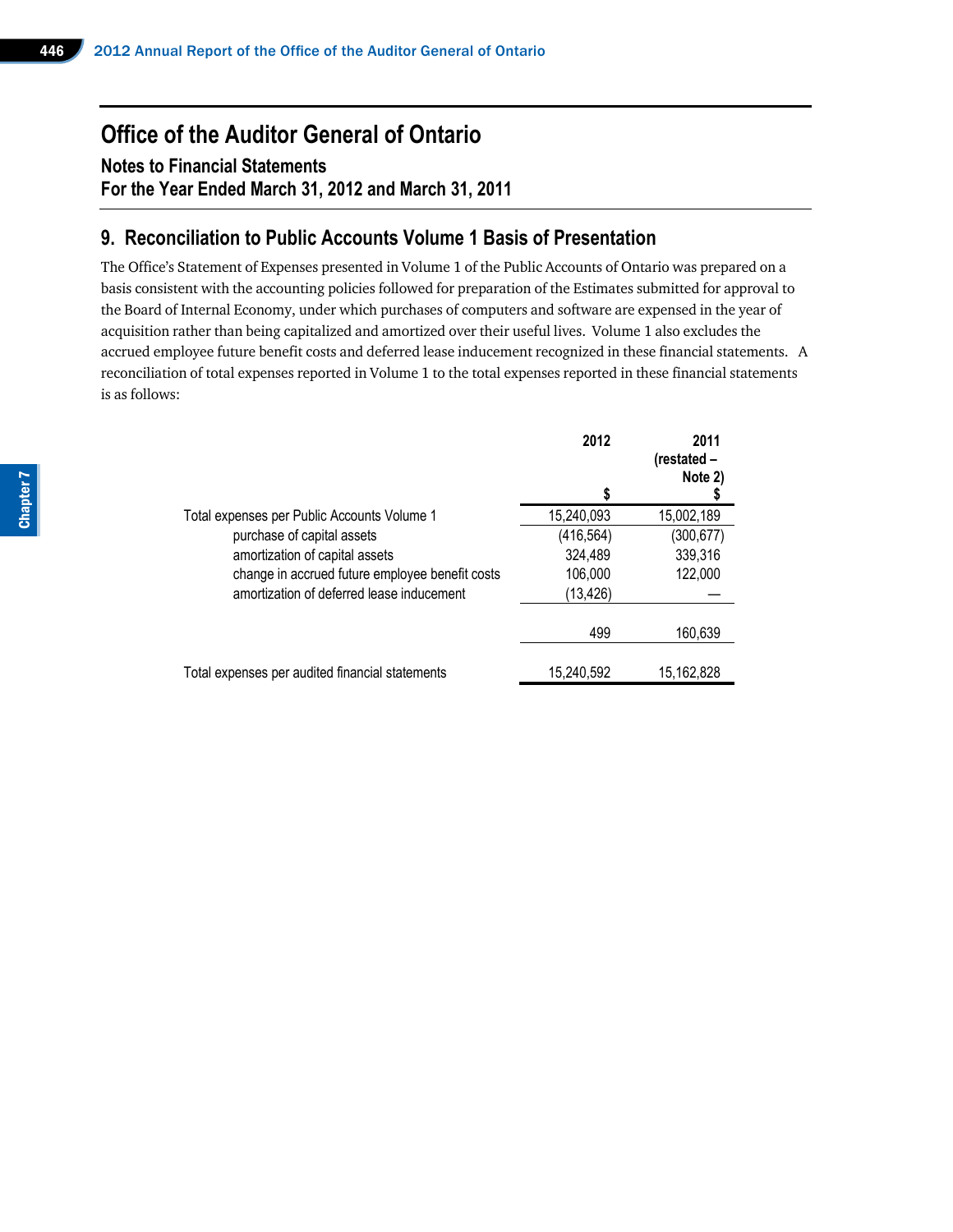### **Notes to Financial Statements For the Year Ended March 31, 2012 and March 31, 2011**

### **10. Expenses by Activity**

|                                    | 2012<br><b>Other</b>                     |                              |                                     |            |       |
|------------------------------------|------------------------------------------|------------------------------|-------------------------------------|------------|-------|
|                                    |                                          |                              |                                     |            |       |
|                                    | <b>Salaries &amp;</b><br><b>Benefits</b> | Operating<br><b>Expenses</b> | <b>Statutory</b><br><b>Expenses</b> | Total      | %     |
| Value for money and special audits | 7,417,946                                | 2,233,192                    | 265,415                             | 9,916,553  | 65.1  |
| <b>Financial Statement audits</b>  | 3,355,738                                | 1,445,314                    | 24,657                              | 4,825,709  | 31.7  |
| Pre Election Report                | 143,502                                  | 46,781                       | 131,756                             | 322,039    | 2.1   |
| Government Advertising             | 121,425                                  | 31,595                       | 23,271                              | 176,291    | 1.1   |
|                                    | 11,038,611                               | 3,756,882                    | 445,099                             | 15,240,592 | 100.0 |
| $\frac{0}{0}$                      | 72.4                                     | 24.7                         | 2.9                                 | 100        |       |

|                                    | 2011<br><b>Other</b>          |                                     |                                     |            |         |
|------------------------------------|-------------------------------|-------------------------------------|-------------------------------------|------------|---------|
|                                    |                               |                                     |                                     |            |         |
|                                    | Salaries &<br><b>Benefits</b> | <b>Operating</b><br><b>Expenses</b> | <b>Statutory</b><br><b>Expenses</b> | Total      | %       |
| Value for money and special audits | 7,837,182                     | 2,076,615                           | 284,827                             | 10,198,624 | 67.3    |
| <b>Financial Statement audits</b>  | 3,222,451                     | 1,414,654                           | 22,915                              | 4,660,020  | 30.7    |
| <b>Pre Election Report</b>         | 33,684                        | 6,330                               | 18,382                              | 58,396     | $\cdot$ |
| <b>Government Advertising</b>      | 134,737                       | 34,534                              | 76,517                              | 245,788    | 1.6     |
|                                    | 11,228,054                    | 3,532,133                           | 402,641                             | 15,162,828 | 100.0   |
| $\%$                               | 74.0                          | 23.3                                | 2.7                                 | 100        |         |

Expenses have been allocated to the Office's four main activities based primarily on the hours charged to each activity as recorded by staff in the Office's time accounting system, including administrative time and overhead costs that could not otherwise be identified with a specific activity. Expenses incurred for only one activity, such as most travel costs and professional services, are allocated to that activity based on actual billings.